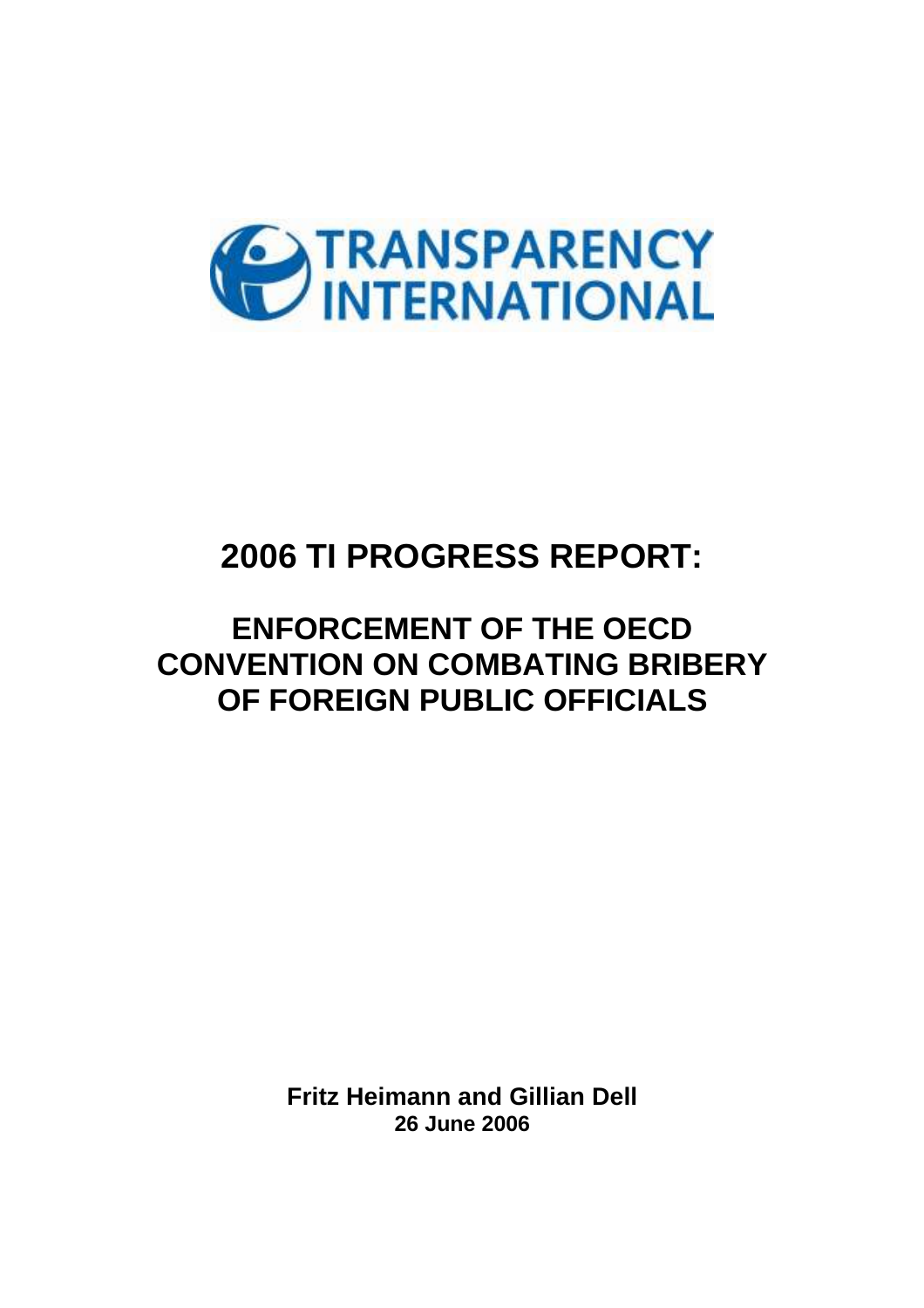| <b>INTRODUCTION</b>                                                                                           | p. 1           |
|---------------------------------------------------------------------------------------------------------------|----------------|
| <b>Table of Foreign Bribery Prosecutions and Investigations</b>                                               | p. 2           |
| <b>I. OVERVIEW</b>                                                                                            | p. 3           |
| <b>II. FOREIGN BRIBERY PROSECUTIONS AND</b><br><b>INVESTIGATIONS</b>                                          | p. 4           |
| A. Prosecutions                                                                                               | p. 4           |
| <b>B.</b> Investigations<br>C. No Prosecutions or Investigations                                              | p. 5<br>p. 5   |
| D. Public Access to Information about Enforcement                                                             | p. 5           |
| III. ACTIONS TO PROMOTE ENFORCEMENT                                                                           | p. 6           |
| A. Organisation of Enforcement                                                                                | p. 6           |
| <b>B. Available Resources</b><br>C. Complaint Procedure                                                       | p. 8           |
| D. Whistleblower Protection                                                                                   | p. 8<br>p. 10  |
| E. Public Awareness                                                                                           | p. 11          |
| F. Accounting and Auditing Requirements                                                                       | p. 12          |
| <b>G. Private Sector Efforts</b>                                                                              | p. 13          |
| H. Statutory and Other Legal Inadequacies                                                                     | p. 14          |
| IV. TI RECOMMENDATIONS TO INCREASE ENFORCEMENT                                                                | p. 15          |
| A. Continue Strong OECD Monitoring Programme                                                                  | p. 15          |
| B. Publish Information about Enforcement                                                                      | p. 16          |
| C. Strengthen Organisation of Government Enforcement<br>D. Increase Awareness that Foreign Bribery is a Crime | p. 16<br>p. 17 |
| E. Improve Access to Enforcement Systems and Reporting                                                        | p. 18          |
| F. Promote Corporate Compliance Programs                                                                      | p. 18          |
| G. Improve Statutory Framework to Ensure Effective                                                            | p. 19          |
| Enforcement<br>H. Raise Accounting and Auditing Requirements                                                  | p. 19          |
| <b>Acknowledgements</b>                                                                                       | p. 20          |
| <b>IV. APPENDICES</b>                                                                                         |                |

Appendix A: List of Experts from TI National Chapters Appendix B: TI Questionnaire and Guidelines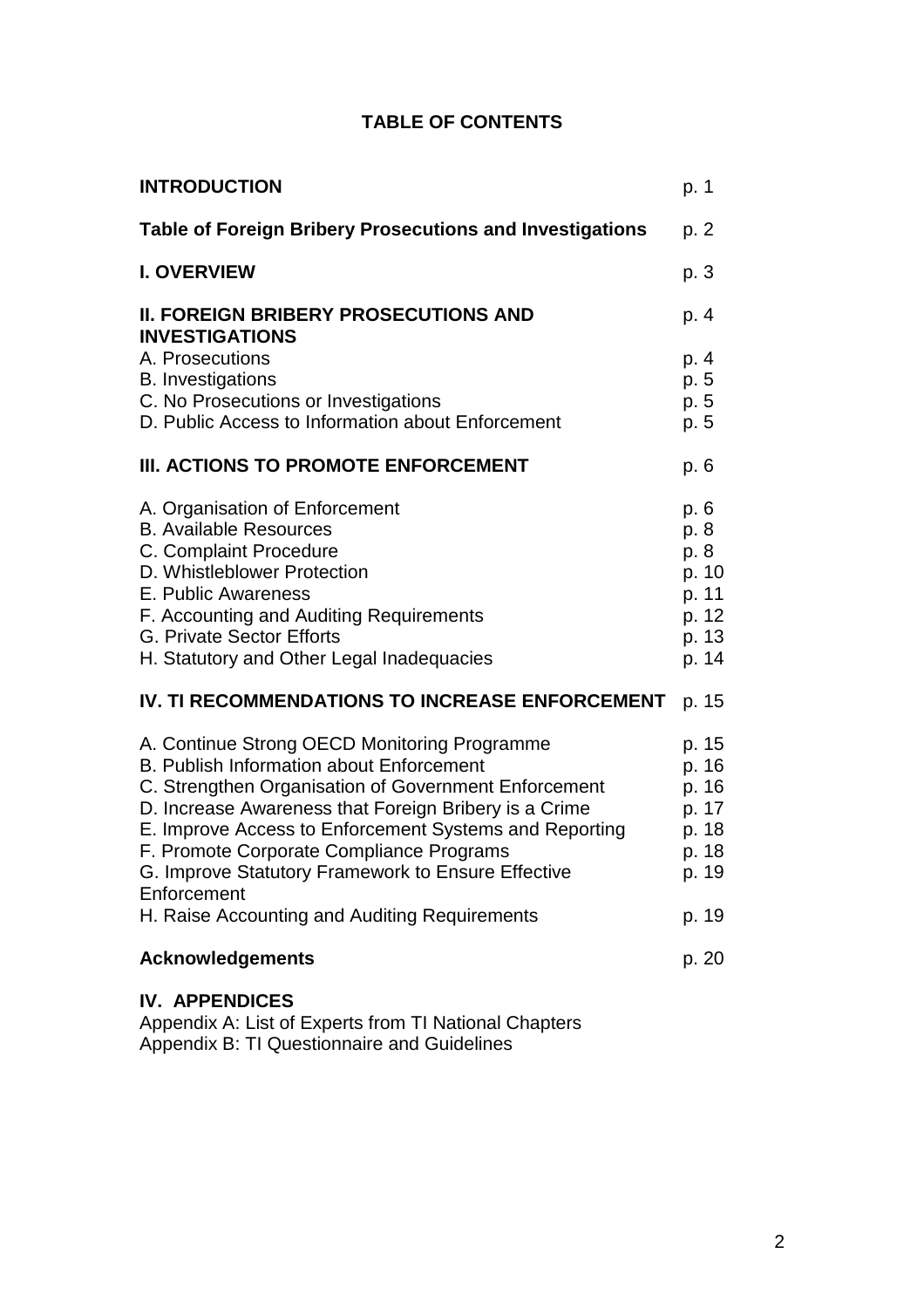# **INTRODUCTION**

This is the second TI Progress Report on OECD Convention Enforcement and examines the enforcement performance of 31 of the 36 countries that have ratified the OECD Convention on Combating Bribery of Foreign Public Officials. The previous report, was issued on 7 March 2005 and covered 24 countries. TI's progress reports are intended to provide an annual assessment of government performance. Enforcement of the OECD Convention is crucially important to the fight against international corruption. Most major multinational companies have their headquarters in signatory states and effective enforcement would significantly reduce the supply side of international corruption.

The report is based on information provided by TI national experts in each country, who are highly qualified professionals selected by TI National Chapters (Appendix A lists TI experts and their qualifications.) They responded to a questionnaire (Appendix B), after consulting with government officials and other knowledgeable persons in their country. They were aided in their work by the valuable Phase I and Phase II country reports prepared by the OECD Working Group on Bribery in the course of its reviews of government compliance with the Convention.<sup>1</sup> There are seven new countries covered in this report that were not included last year.

The table which follows lists foreign bribery prosecutions and investigations for 2006 and 2005 for the 31 participating countries. Section I summarises TI's key findings. Section II analyses progress and shortcomings in national enforcement. Section III assesses government efforts to overcome obstacles to enforcement. Section IV provides TI's recommendations.

 $\overline{a}$ 

 $1$  The published reports can be found at: http://www.oecd.org/document/24/0,2340,en\_2649\_34859\_1933144\_1\_1\_1\_1,00.html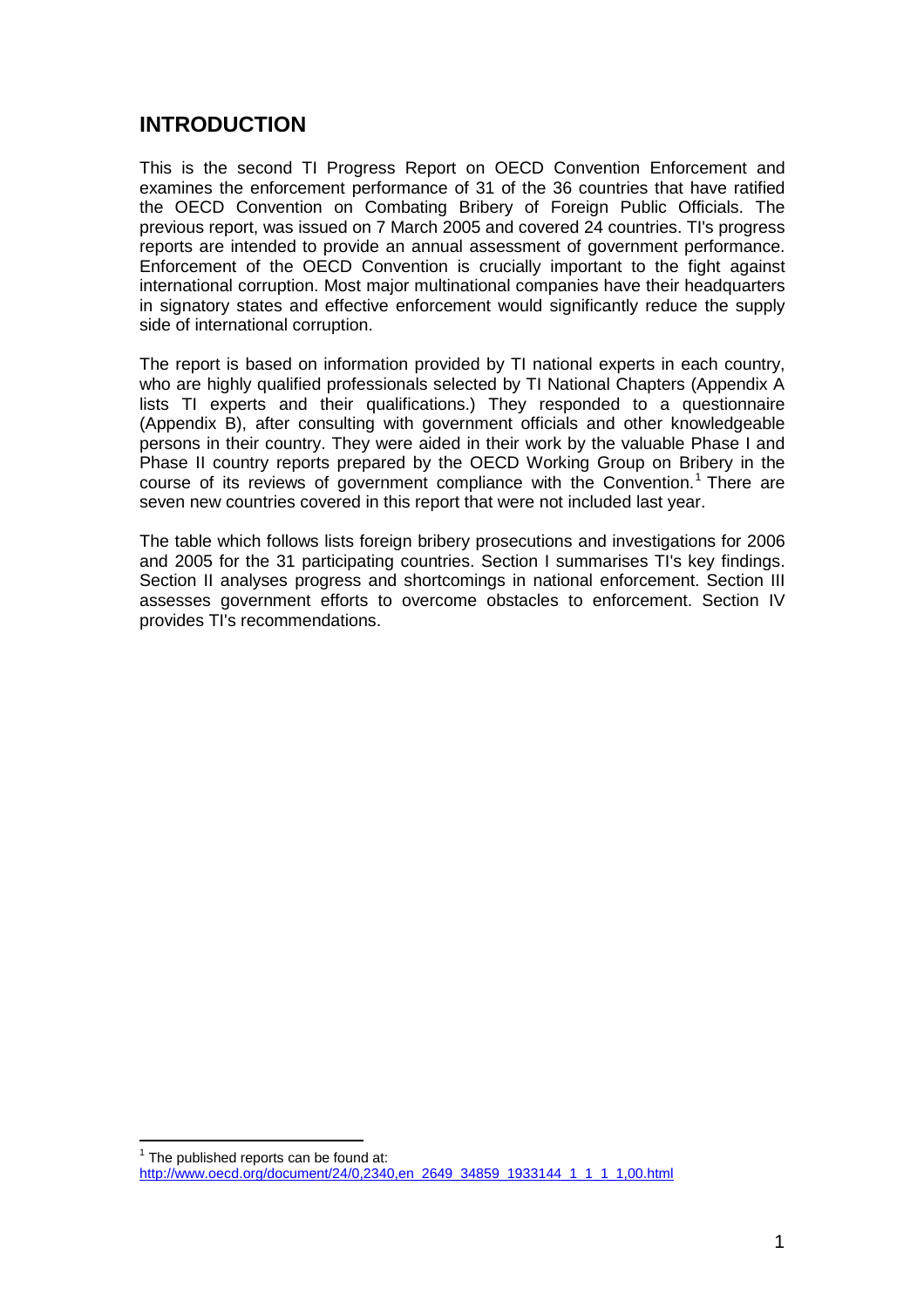| <b>Country</b>       |                | <b>Investigations</b><br><b>Prosecutions</b> |                         |                  | <b>Share of World</b><br><b>Exports</b> |
|----------------------|----------------|----------------------------------------------|-------------------------|------------------|-----------------------------------------|
|                      | 2006           | 2005                                         | 2006                    | 2005             | % for 2005                              |
| Argentina            | 0              | 0                                            | 0                       | 0                | 0.35                                    |
| Australia            | 0              | 0                                            | 1                       | 0                | 1.07                                    |
| Austria*             | U              |                                              | 0                       |                  | 1.23                                    |
| Belgium              | 3              | 1                                            | 0                       | 3                | 2.55                                    |
| Bulgaria*            | 3              |                                              | 0                       |                  | 0.13                                    |
| Canada               | $\mathbf{1}$   | $\mathbf{1}$                                 | U                       | 3                | 3.34                                    |
| Czech Rep.           | 0              | 0                                            | 0                       | 0                | 0.69                                    |
| Denmark              | 1              | 0                                            | $21**$                  | 3                | 0.99                                    |
| Estonia*             | 0              |                                              | $\pmb{0}$               |                  | 0.09                                    |
| Finland              | 0              | 0                                            | $\mathbf{1}$            | $\mathbf{1}$     | 0.59                                    |
| France               | 8              | 3                                            | U                       | $\mathbf{1}$     | 4.39                                    |
| Germany              | 3              | $\mathbf{1}$                                 | 22                      | 12               | 8.84                                    |
| Greece               | $\mathbf 0$    | 0                                            | U                       | $\mathbf 0$      | 0.38                                    |
| Hungary*             | 22             |                                              | 3                       |                  | 0.59                                    |
| Ireland*             | U              |                                              | U                       |                  | 1.28                                    |
| Italy                | 1              | $\mathbf{1}$                                 | $\mathbf{1}$            | $\mathbf{1}$     | 3.73                                    |
| Japan                | 0              | 0                                            | U                       | 0                | 5.10                                    |
| Korea                | 5              | 3                                            | 0                       | $\boldsymbol{0}$ | 2.66                                    |
| Mexico               | 0              | 0                                            | 0                       | $\mathbf{1}$     | 1.84                                    |
| Netherlands          | 0              | 0                                            | 0                       | $\boldsymbol{0}$ | 3.43                                    |
| New Zealand          | 0              | 0                                            | 0                       | 0                | 0.24                                    |
| Norway               | $\overline{c}$ | $\mathbf{1}$                                 | U                       | $\overline{c}$   | 1.02                                    |
| Poland               | U              | 0                                            | U                       | 0                | 0.87                                    |
| Portugal*            | 0              |                                              | $2***$                  |                  | 0.41                                    |
| Slovak Republic      | 0              | $\mathsf 0$                                  | $1***$                  | $\mathbf 0$      | 0.28                                    |
| Spain                | 2              | $\overline{c}$                               | U                       | 0                | 2.22                                    |
| Sweden               | 1              | $\mathbf 1$                                  | 12                      | $\mathbf{1}$     | 1.36                                    |
| Switzerland          | 1              | 1                                            | $\overline{\mathbf{4}}$ | $\overline{2}$   | 1.39                                    |
| Turkey*              | 0              |                                              | 0                       |                  | 0.84                                    |
| United Kingdom       | 0              | 0                                            | 4                       | 4                | 4.50                                    |
| <b>United States</b> | 50             | 35                                           | 55                      | 17               | 10.33                                   |

# **FOREIGN BRIBERY PROSECUTIONS AND INVESTIGATIONS (as of June 2006)**

\*= Reporting for first time in 2006 Source= OECD (2005 data)

U= Information unavailable

\*\*= These investigations involve allegations arising out of the UN Oil for Food programme and may not involve violations of the foreign bribery prohibition.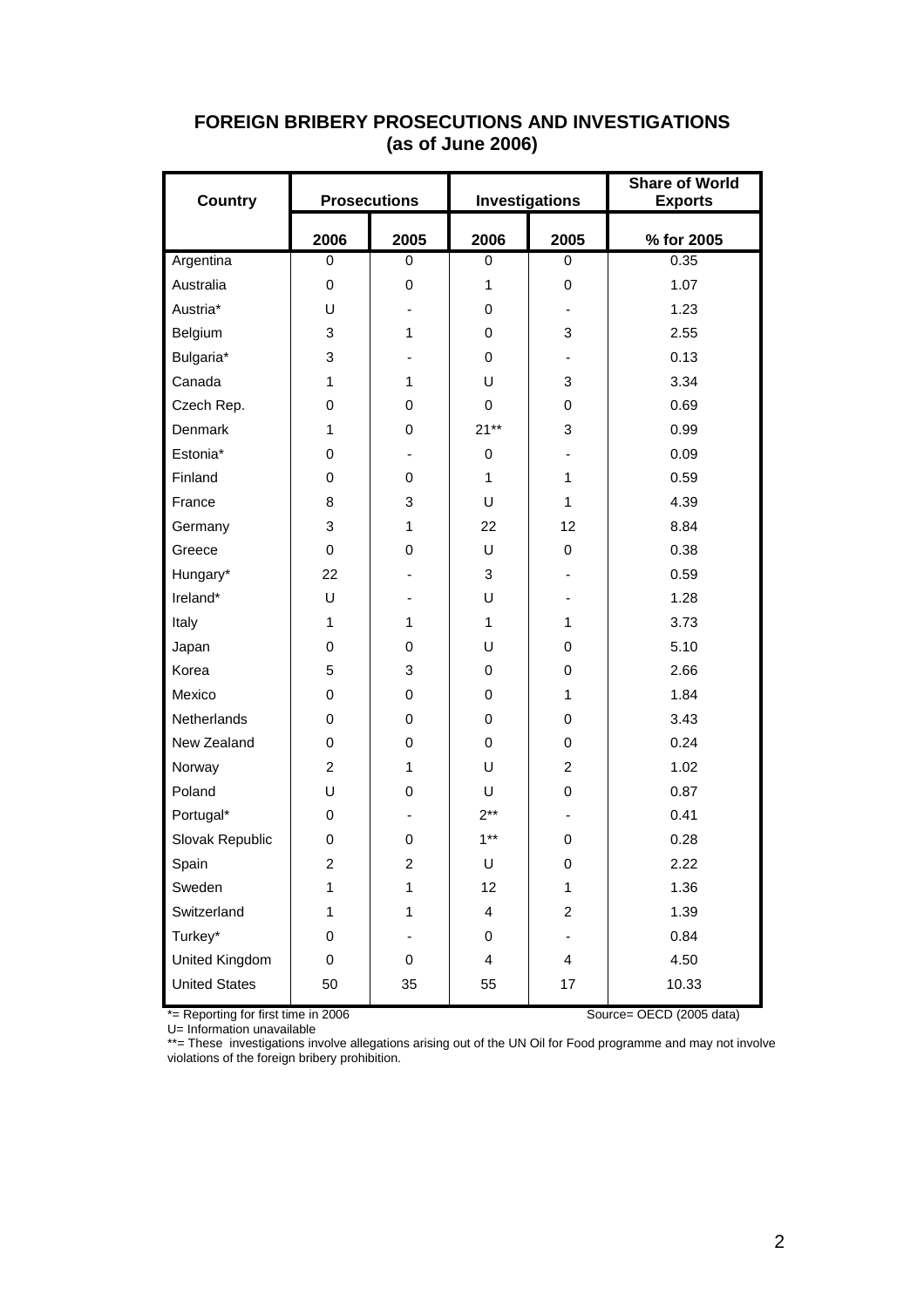# **I. OVERVIEW**

# Overall Trend

- There is now significant foreign bribery enforcement<sup>2</sup> in over  $1/3$  of the 31 countries covered by this report, an increase to twelve countries from eight in TI's 2005 report. However, there is as yet little or no enforcement in almost 2/3 of the countries covered.
- While the trend is positive, the success of the Convention is not assured. At present limited levels of enforcement, much of the international business community is not yet convinced that foreign bribery laws must be obeyed. Enforcement must increase substantially.

#### Positive Indicators

- Enforcement in the US has increased to 50 prosecutions in 2006, compared to 35 prosecutions in 2005.
- France now has eight prosecutions, compared to three in 2005. This includes several against major multinational companies,
- There is also significant enforcement in Belgium, Bulgaria, Denmark, Germany, Hungary, Korea, Norway, Spain, Sweden and Switzerland.

#### Negative Indicators

- There is little or no enforcement in five countries that play a major role in international trade. There are no prosecutions in Japan, the Netherlands and the UK. There is only one prosecution in Italy and one in Canada, the latter a minor case.
- There are nine countries with smaller shares of international trade which have no prosecutions: Argentina, Australia, Austria, Czech Republic, Estonia, Greece, Ireland, New Zealand, Slovak Republic and Turkey.
- There are significant deficiencies<sup>3</sup> in the enforcement systems of  $2/3$  of the countries covered

#### Recommendations

- Governments must increase enforcement substantially in 2/3 of the countries covered. That will require clear demonstration of political will to prosecute foreign bribery and strengthening of enforcement systems.
- It is particularly urgent that Japan, the UK, Italy, Netherlands and Canada meet their commitments under the OECD Convention, because they play a major role in international trade.
- OECD must continue a strong follow-up monitoring programme beyond 2007, without budget reductions. With little or no enforcement in almost 2/3 of the countries covered, it is essential to build additional momentum for enforcement. This requires a strong monitoring programme. Unless this is done, there is serious danger that the Convention could fail.

 2 Enforcement refers to prosecutions and investigations. Significant enforcement refers to two or more prosecutions in a country with more than 2% of world exports and one or more prosecutions in a country

with a smaller share of exports.<br><sup>3</sup> This refers to countries where there is an unsatisfactory rating for four or more of the eight categories of actions to promote enforcement listed Section II of this Report.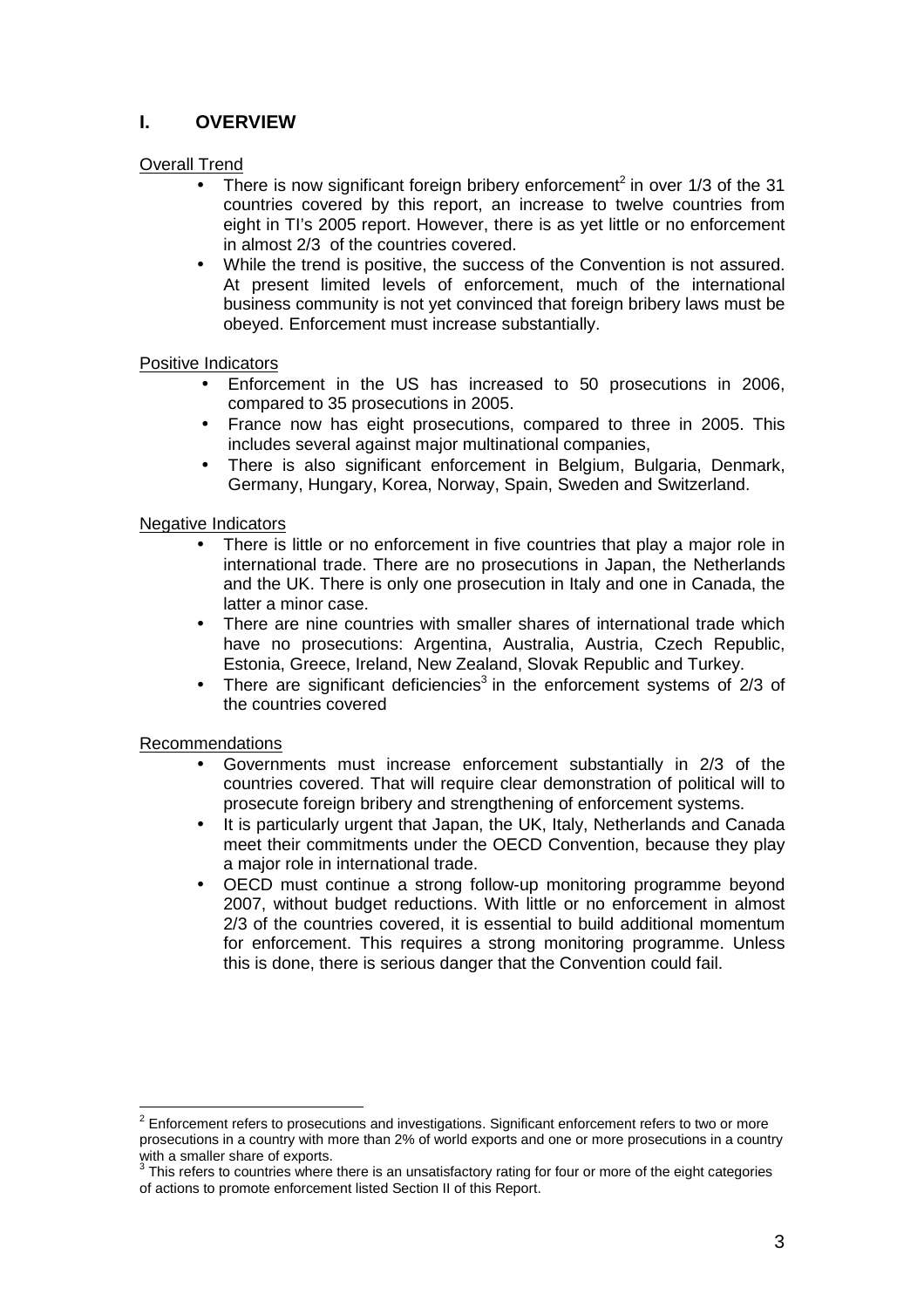# **II. FOREIGN BRIBERY PROSECUTIONS AND INVESTIGATIONS**

TI country experts were asked to provide information on prosecutions  $4$  and investigations. The number of foreign bribery prosecutions and investigations brought in each OECD Convention signatory country provides the best indicator of the extent to which the Convention is being enforced.

# **A. Prosecutions**

Foreign bribery prosecutions have been brought in **fourteen** out of thirty-one countries, as compared with eleven out of twenty-four last year. As compared with last year, this group now includes Bulgaria, Denmark and Hungary. In addition, Belgium, Canada, France, Germany, Italy, Korea, Norway, Spain, Sweden, Switzerland and the United States have also brought prosecutions.

- Prosecutions involving major multinationals: Based on the written information obtained, as well as phone interviews, **eight** countries have brought major cases involving a multinational company. These are: Belgium, Denmark, France, Germany, Italy, Norway, Spain, and the United States.
- Multiple prosecutions: The number of countries where more than one case has been brought has increased from four to **nine**: Belgium, Bulgaria, France, Germany, Hungary, Korea, Norway, Spain, and the United States**.** However, only in five of these countries were the prosecutions against major multinationals.
- New prosecutions: There is information on new prosecutions only in **seven** countries: Belgium, Denmark, France, Germany, Korea, Norway, and the United States.
- No prosecutions: In **fourteen** of thirty-one countries there have been no foreign bribery prosecutions, compared with fourteen of twenty four countries last year: Argentina, Australia, Czech Republic, Estonia, Finland, Greece, Japan, Mexico, the Netherlands, New Zealand, Portugal, Slovak Republic, Turkey and the United Kingdom.
- No information**:** Experts in **three** countries have reported that they are unable to obtain information on prosecutions: Austria, Ireland, and Poland.

 4 TI's questionnaire uses a broad definition to include all prosecutions relating to bribery of foreign public officials, whether brought under laws dealing with corruption or under other laws, such as laws dealing with fraud, money laundering, tax evasion, or accounting violations. It should be recognised that the number of prosecutions reported is subject to some uncertainty, because many countries do not publish information on foreign bribery prosecutions. In those prosecutions, the information was obtained from contacts with government and other sources.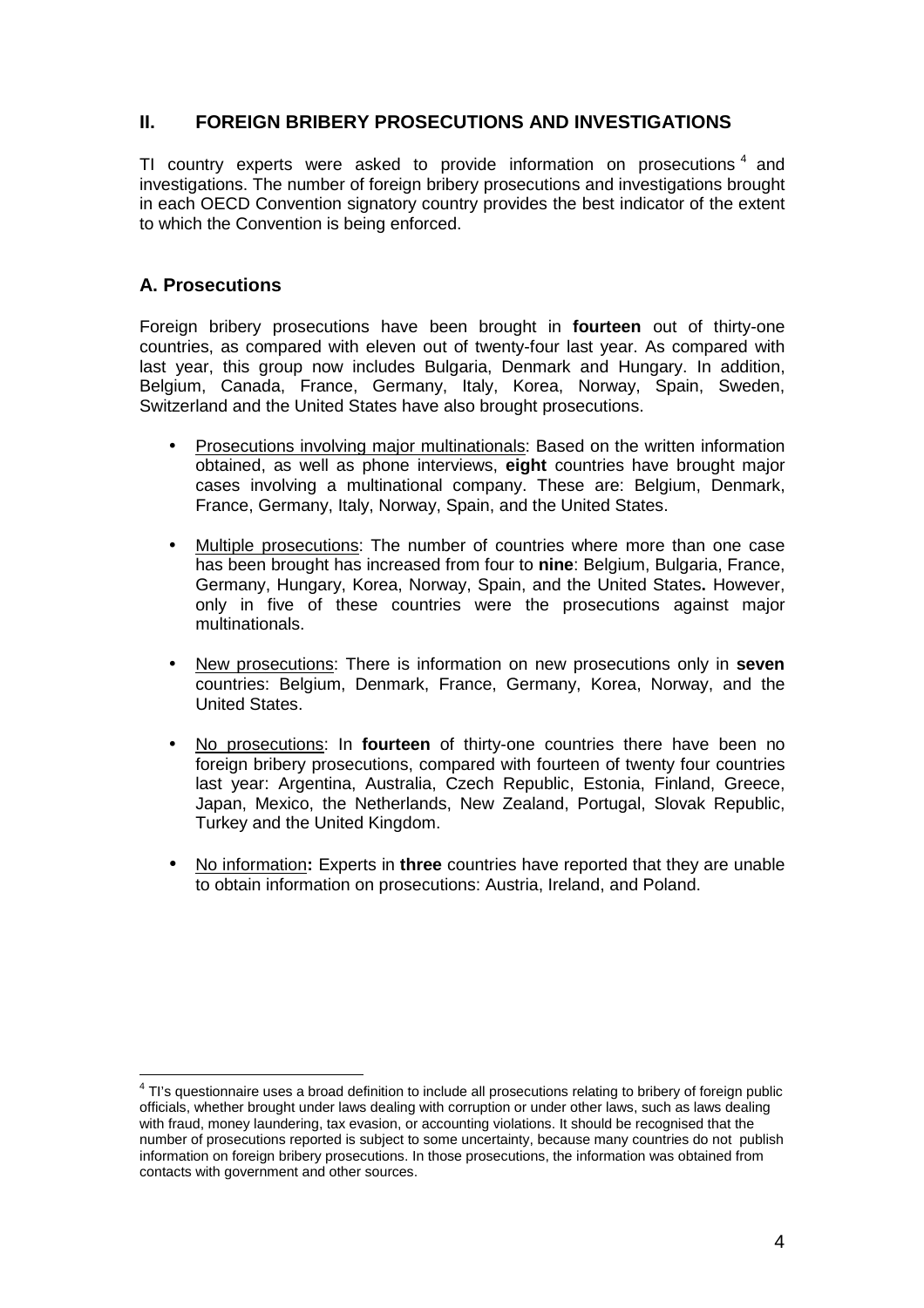# **B. Investigations**

Foreign bribery investigations<sup>5</sup> have been conducted in **seventeen** countries of thirtyone as compared with thirteen of twenty-four last year. The **twelve** countries currently conducting investigations are: Australia, Denmark, Finland, Germany, Hungary, Italy, Portugal, Slovak Republic, Sweden, Switzerland, the United Kingdom and the United States.

- No investigations: There are **eleven** countries where there are apparently no foreign bribery investigations: Argentina, Austria, Belgium, Bulgaria, Czech Republic, Estonia, Korea, Mexico, the Netherlands, New Zealand, Slovak Republic. In one country, Mexico, the number has gone from 1 to 0.
- Increased investigations: In **five** of the countries where there are investigations, the number has gone up, including substantial increases in some cases. These are: Australia, Denmark, Germany, Switzerland, and the United States.
- No information: In an additional **eight** countries there is no data available on investigations: Canada, France, Greece, Ireland, Japan, Poland, Spain, **Turkey**

# **C. No Prosecutions or Investigations**

There are **ten** countries where there are apparently no foreign bribery prosecutions or investigations: Argentina, Austria, Czech Republic, Estonia, Ireland, Japan, the Netherlands, New Zealand, the Slovak Republic and Turkey. Of those countries with no prosecutions or investigations, experts in **two** countries assessed that their country's overall performance on enforcement was nonetheless satisfactory. These were Estonia and New Zealand.

# **D. Public Access to Information about Enforcement**

A new question was asked this year about whether there is adequate public access to information about foreign bribery prosecutions.

Yes: 18 countries. Australia, Belgium, Bulgaria, Canada, Denmark, Estonia, Finland, France, Germany, Greece, Hungary, Korea, New Zealand, Mexico, Norway, Slovak Republic, Switzerland, United States.

No: 12 countries. Austria, Argentina, Czech Republic, Ireland, Italy, Japan, the Netherlands, Poland, Portugal, Spain, Turkey, United Kingdom

**EXECTS**<br><sup>5</sup> Reliable information about investigations is harder to obtain than about prosecutions. Governments generally do not disclose ongoing investigations. Information about investigations is frequently available through lawyers, the media and from public disclosure by companies under investigation. The number of investigations is also subject to some uncertainty because in some countries there is no clear line between formal investigations and preliminary inquiries. The following numbers reflect the judgment of TI's experts.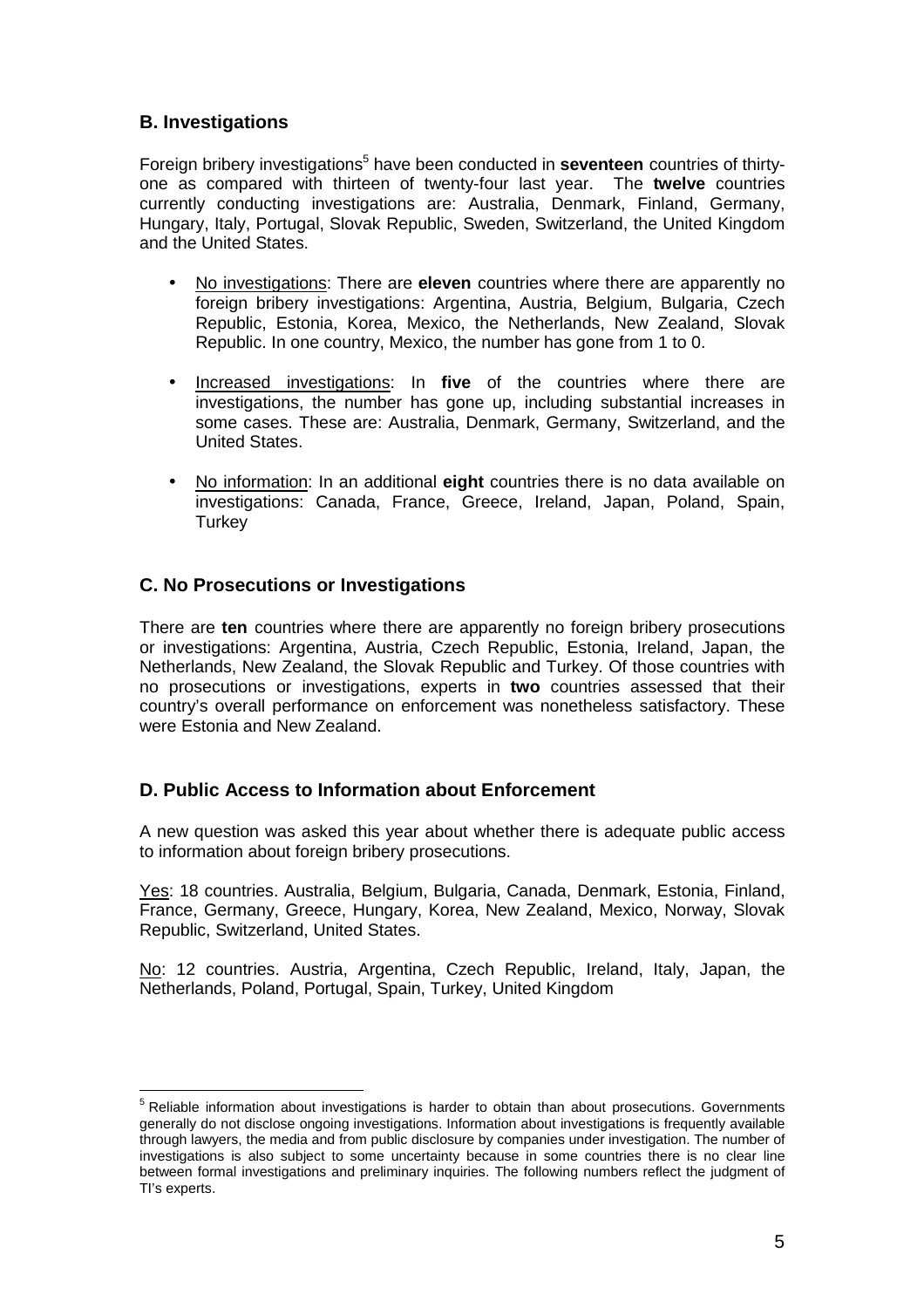#### Selected comments from TI experts:

The TI expert in **Ireland** notes that information on the number of prosecutions brought for foreign bribery is unavailable. The annual crime statistics produced by the Irish police force do not list the offence of bribery of foreign public officials. The annual report does contain statistics for corruption, embezzlement, falsification of accounts and a variety of offences relating to fraud. Furthermore, the Office of the Director of Public Prosecutions does not make information available on specific prosecutions for the public to access. Judgements of cases, where given, are accessible through a variety of sources.

In **Italy**, states the TI expert, due to secrecy provisions, it is not possible to obtain detailed information until the end of the 3 levels of judgement. As the Judiciary is fully independent from any other power, it is in its right to give or not to give information, even to the Ministry.

The **Portuguese** TI expert proposes that the government should organise in a systematic and comprehensive manner the collection, treatment and publication of all official information dealing with corruption and related crimes. He also suggests the creation of a single database accessible for public consultation in a use-friendly manner (online).

According to the TI expert, in the **United Kingdom**, there is no ready source of information about foreign bribery cases. The statistics are made available on request to the Serious Fraud Office (SFO), which maintains the register of allegations…There is however no publicly accessible register or database. There are no known arrangements or sources for recording foreign bribery offences prosecuted under other laws.

# **III. ACTIONS TO PROMOTE ENFORCEMENT**

The TI country experts were asked a range of questions about government actions that are important to the conduct of effective enforcement.<sup>6</sup>

# **A. Organisation of Enforcement**

Because investigation and prosecution of foreign bribery is highly specialised work, it is desirable to establish a centralised office and not rely on local prosecutors with large caseloads of domestic crime.

#### **1. Centralised national office or unit for foreign bribery enforcement?**

Yes: 14 countries. Austria, Belgium, Czech Republic, Denmark, France, Hungary, Korea, the Netherlands, Norway, Spain, Switzerland, United Kingdom (partial), United States

#### **2. If not centralised, what level of coordination and supervision is provided for foreign bribery enforcement?**

Of the 16 countries without a centralised office, the following considered coordination satisfactory or unsatisfactory:

 $\overline{a}$ 

 $6$  No 2006 data is available for Sweden for these questions.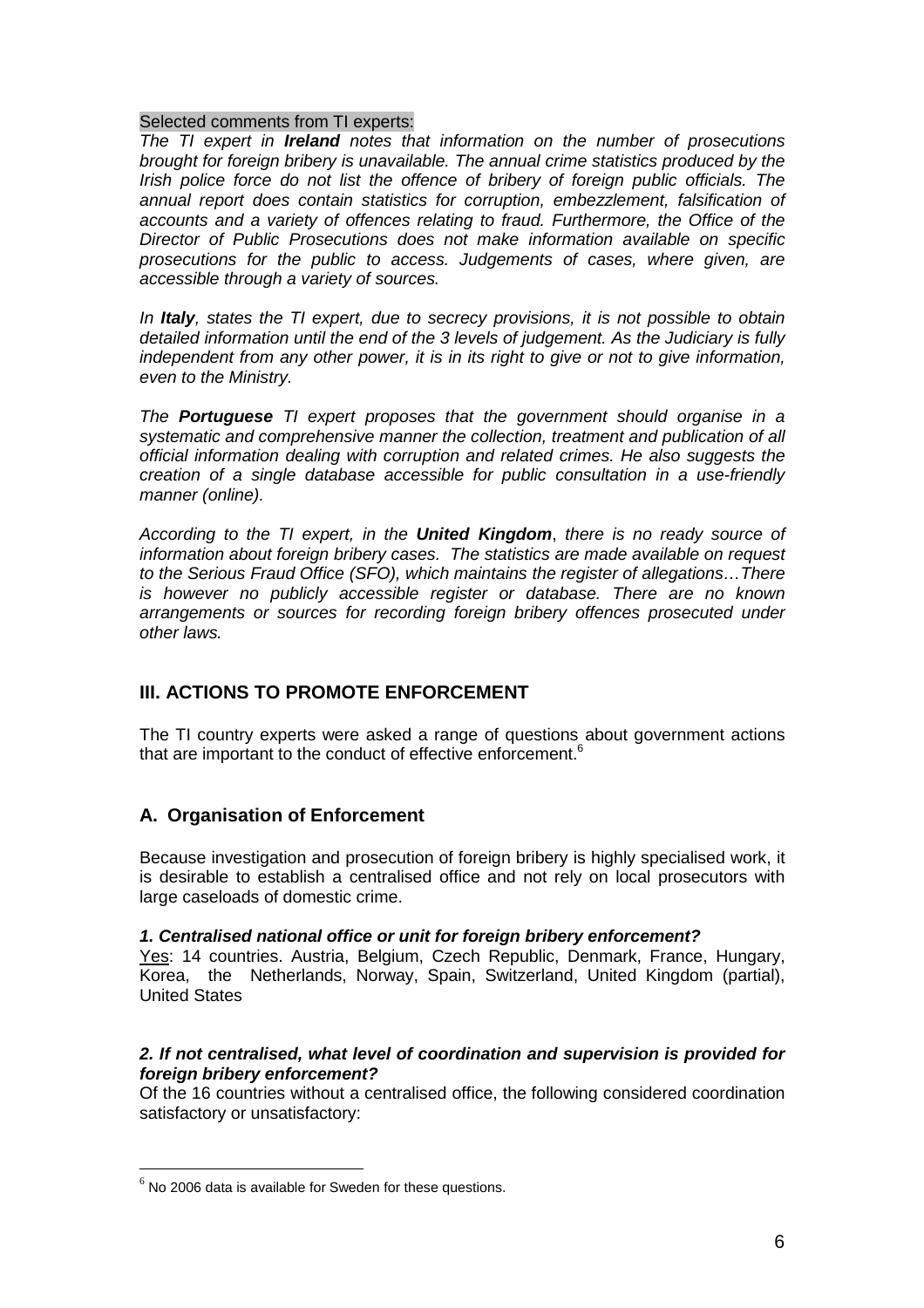Satisfactory: 8 countries. Bulgaria, Canada, Estonia, Finland, Germany, Greece, Mexico, New Zealand, Slovak Republic

Unsatisfactory: 7 countries. Argentina, Australia, Italy, Japan, Poland, Portugal, **Turkey** 

#### Cannot assess: Ireland

#### Selected comments from TI experts:

As noted by the TI expert in **Canada**, in February 2005 the Canadian government established a dedicated Officer in Charge of National Interests and International Corruption with responsibility for monitoring all cases alleged, under investigation or being enforced in the courts relating to international corruption.

In **France**, the Brigade Centrale de Lutte contre la Corruption (BCLC) started its activities in October 2004, as a special subdivision of the Ministry of Interior. It is composed of civil servants from different ministerial departments, and its sole purpose is the prosecution of corruption, domestic and international. Its personnel is presently 14 people, and in the end will be 20. TRACFIN, the anti-money laundering unit in the Ministry of Finance now has 52 members soon to be increased and its resources are also increasing.

According to the **German** TI expert, the Federal Criminal Police Office (BKA) observes the foreign bribery cases in the federal states and publishes the number of cases in a yearly official report about the crime rate in Germany. Also, the BKA collects information about foreign bribery cases and evaluates international media information. The BKA does not, however, have original investigative or prosecutorial powers.

The situation in **Japan**, according to TI's expert, is that little progress has been made in establishing a special function within the Ministry of Justice, the Prosecutor's Office or the National Police Agency to watch and to collect information on how Japanese companies do business overseas. Coordination exists between the Ministry of Economy Trade and Industry (METI), which is in charge of the foreign bribery legislation, and the Ministry of Justice, responsible for its enforcement. It is not known, however, how much coordination and communication are established in practice among law enforcement authorities, specifically the Prosecutors Office and the National Police Agency in regard to the issue. It is also not known whether any formal communications link was established between law enforcement authorities and the National Tax agency.

The TI expert in the **Netherlands** reports that the National Criminal Investigation Service is the centralized national office for investigating allegations of foreign bribery. If an investigation leads to prosecution, this prosecution is done by the Central Prosecutors' Office. That office has a capacity of 6 full-time person for the investigation of the bribing of foreign public officials. Since June 2004 there is a team "Fighting foreign corruption".

In the **United Kingdom**, says the TI expert, the Serious Fraud Office has agreed to maintain the register of foreign corruption allegations…However, the SFO is set up to deal with serious and complex fraud and cartel cases and can only investigate/prosecute if the facts involve fraud. TI(UK) has been pressing for it to have express powers to take serious and complex cases of corruption. TI(UK) has also expressed concerns that the services of the National Criminal Intelligence Service (NCIS), the National Crime Squad (NCS), that were formerly available to the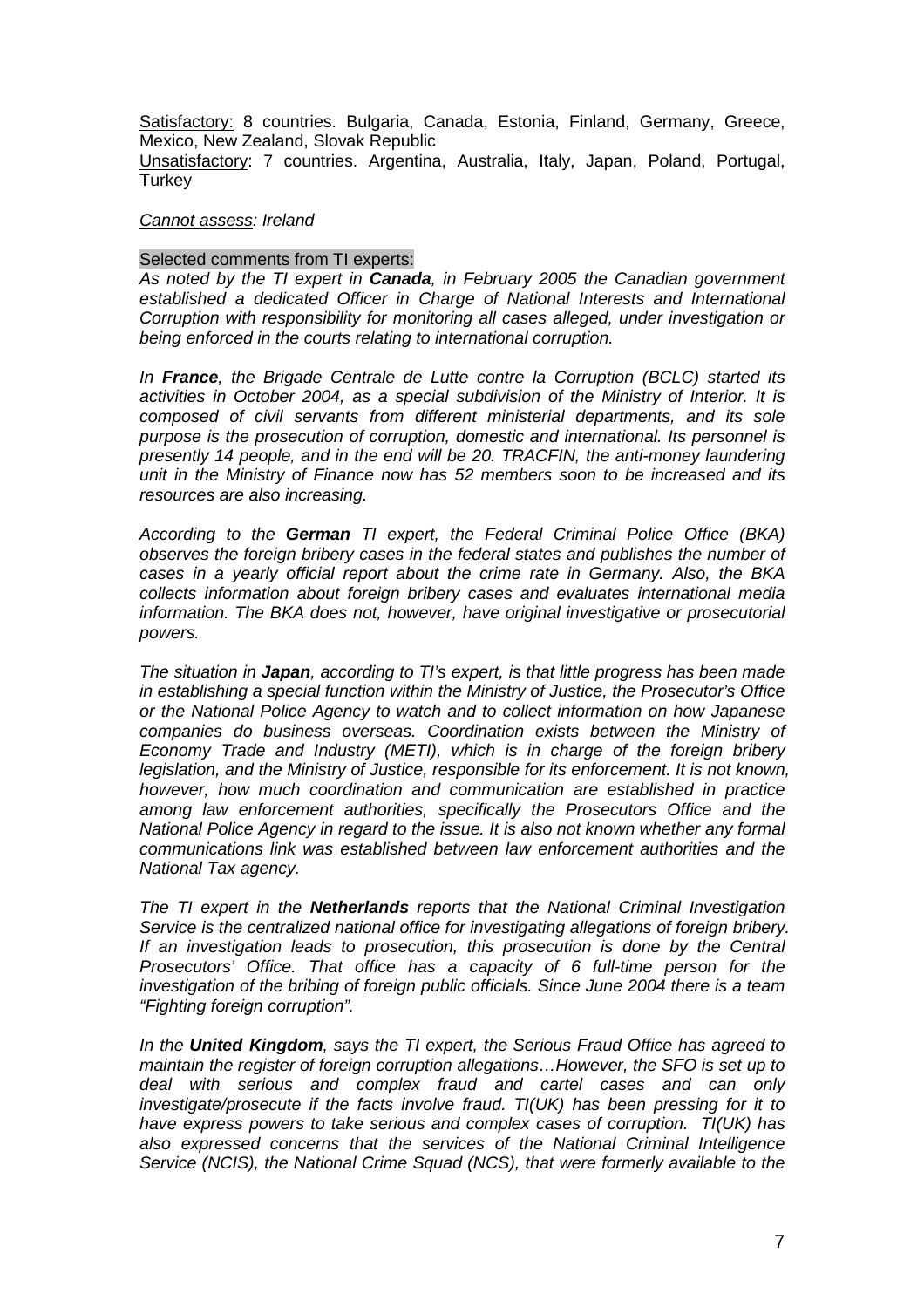SFO (and therefore for investigating foreign bribery), are no longer available for this purpose.

## **B. Available Resources**

#### **Assessment of staffing and resources for foreign bribery enforcement**

The TI experts based their assessment on number of staff and other resources in relation to caseload and volume of foreign trade.

Satisfactory: 16 countries. Argentina, Australia, Belgium, Bulgaria, Canada, Denmark, Estonia, Finland, France, Hungary, Korea, Mexico, New Zealand, Slovak Republic, Switzerland, United States

Unsatisfactory: 12 countries. Austria, Czech Republic, Germany, Italy, Japan, the Netherlands, Norway, Poland, Portugal, Spain, Turkey, United Kingdom.

Cannot assess: 2 countries. Greece, Ireland

#### Selected comments from TI experts:

The **Belgian** TI expert reports that the federal prosecutor's office, the 27 local prosecutors' offices and the instructing judges are drowning in the total caseload. He also indicates that certain instructing judges complain about the lack of resources at their disposal. The Central Office for the Prevention of Corruption complains about the masses of cases but is fairly well equipped.

In **Germany** there is still need for a substantial increase in the resources for foreign bribery enforcement to enable public prosecutors to launch investigations when there is sufficient evidence as required by the Criminal Procedure Code.

According to the TI expert in **Korea**, the prosecutorial authorities make efficient use of a total of about 1200 public prosecutors in the nation and the budget allocated for the investigation of foreign bribery cases.

The TI expert in **Portugal** comments that the judiciary police and the magistracy are understaffed and lack specialised training to address adequately and promptly the growing complexity and transnational nature of corruption.

According to the TI expert in the **United States** the continued increase in cases and voluntary disclosures continues to strain SEC and Department of Justice resources.

#### **C. Complaint Procedure**

#### **Government's efforts to provide publicly-known and accessible procedures for reporting foreign bribery allegations**

Satisfactory: 15 countries. Argentina, Bulgaria, Canada, Denmark, Estonia, France, Greece, Hungary, Italy, Korea, Mexico, New Zealand, Slovak Republic, Switzerland, United States

Unsatisfactory: 14 countries. Australia, Austria, Belgium, Czech Republic, Finland, Germany, Japan, the Netherlands, Norway, Poland, Portugal, Spain, Turkey, United Kingdom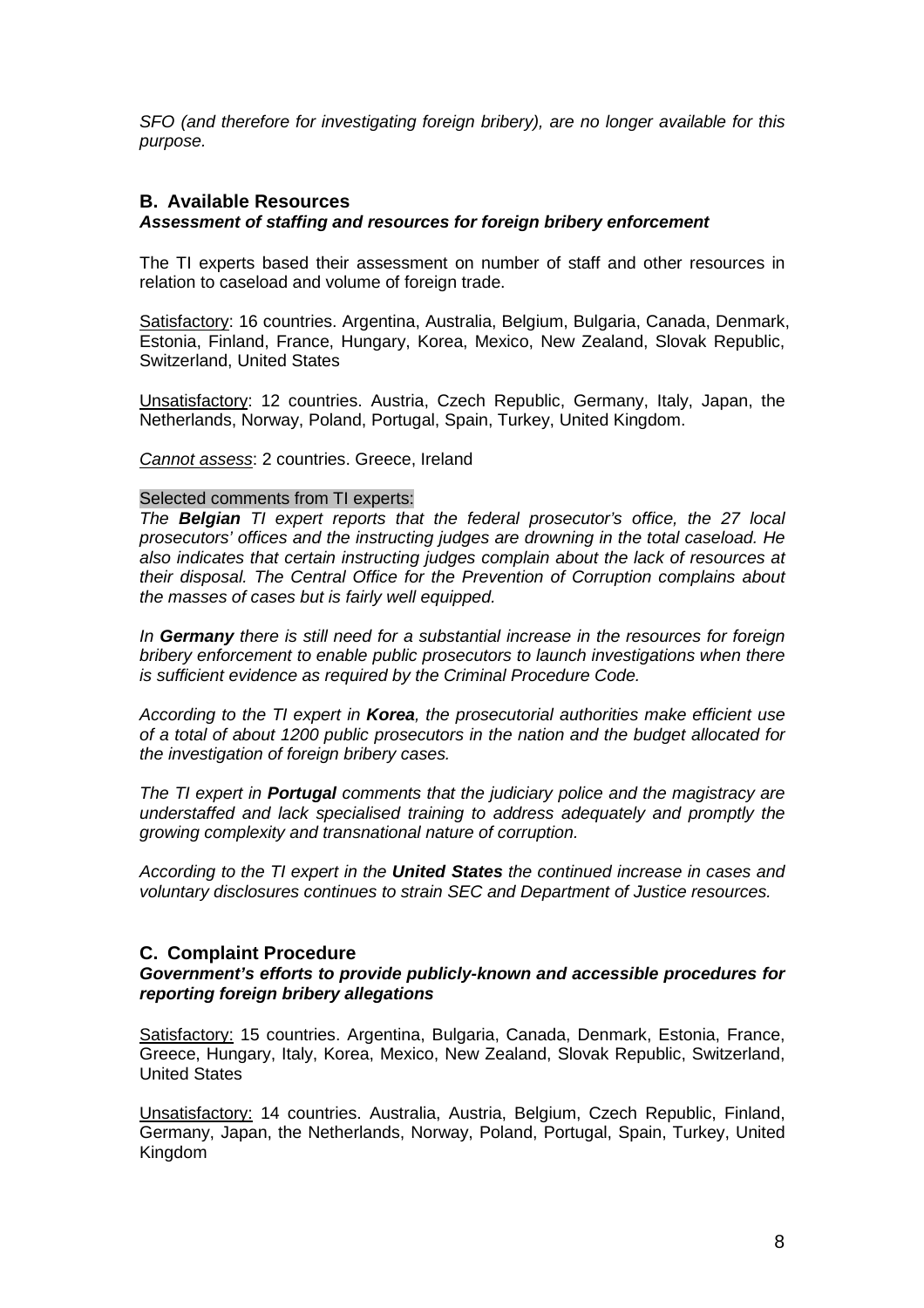#### Cannot assess: 1 country. Ireland.

In **Canada** and **France** the situation has improved since the last report.

#### Selected comments from TI experts:

In **Argentina**, through the Anticorruption Office's website or phone numbers, it is possible to report a complaint for any kind of crime, including under conditions of anonymity. It is also possible to file a complaint in those same conditions at the National Prosecutor's Office of Administrative Investigations.

The **Australian** TI expert reports that much better complaint procedures such as hotlines could be established in the public sector and encouraged in the private sector. A limited reporting obligation is imposed by the government on diplomats staffing overseas posts, but only to report to Head of Mission. This may have been strengthened since last year to encourage reporting straight to Canberra.

The TI expert in **Bulgaria** notes that the Ministry of Interior and the Ministry of Finance have established telephone hot lines and e-mails for signals of corruption.

According to the TI expert in **Canada,** the Royal Canadian Mounted Police has 35 liaison officers assigned to Canadian embassies around the world who are briefed on foreign bribery and the Canadian Foreign Public Officials Act before they leave on foreign assignment. The Canadian International Development Agency has in place a Protocol for Dealing with Allegations of Corruption which outlines internal procedures for assessing and reporting allegations of corruption to the relevant Director and the Director of the Internal Audit Division for appropriate action.

In the **Czech Republic**, the authorities have set up three anonymous anti-corruption hotlines and email addresses, in the Ministries of Interior, Justice and Finance. When asked by the TI expert, none of the hotline operators were aware that foreign bribery is a crime in the Czech Republic.

The **Estonian** TI expert notes that public officials in Estonia have an obligation to report any corrupt act that becomes known to them to the head of agency and security police. For the public, there is a website explaining how to report a corruption case and a phone number for making an anonymous phone call.

In **Ireland**, the government has not made efforts to provide publicly known and accessible procedures for reporting foreign bribery offences. The complaint procedure for reporting an alleged offence of foreign bribery is the same as the procedure for other offences. Information should be reported to the police force. Reporting of some offences, such as money laundering, is required by law.

As explained by the TI expert in **Korea**, the Public Prosecutors' office operates a 24 hour hotline and an online report centre to receive reports of alleged corruption and malpractices, including bribery of foreign public officials. Corruption cases can also be reported to the Korea Independent Commission against Corruption by internet, fax or in person. KICAC refers cases requiring investigation to the competent police agency or public prosecutor's office.

The TI expert in **New Zealand** points out that the Ministry of Justice provides information on foreign bribery on the home page of its website. This information includes which agencies to contact when making an allegation of foreign bribery, and their address.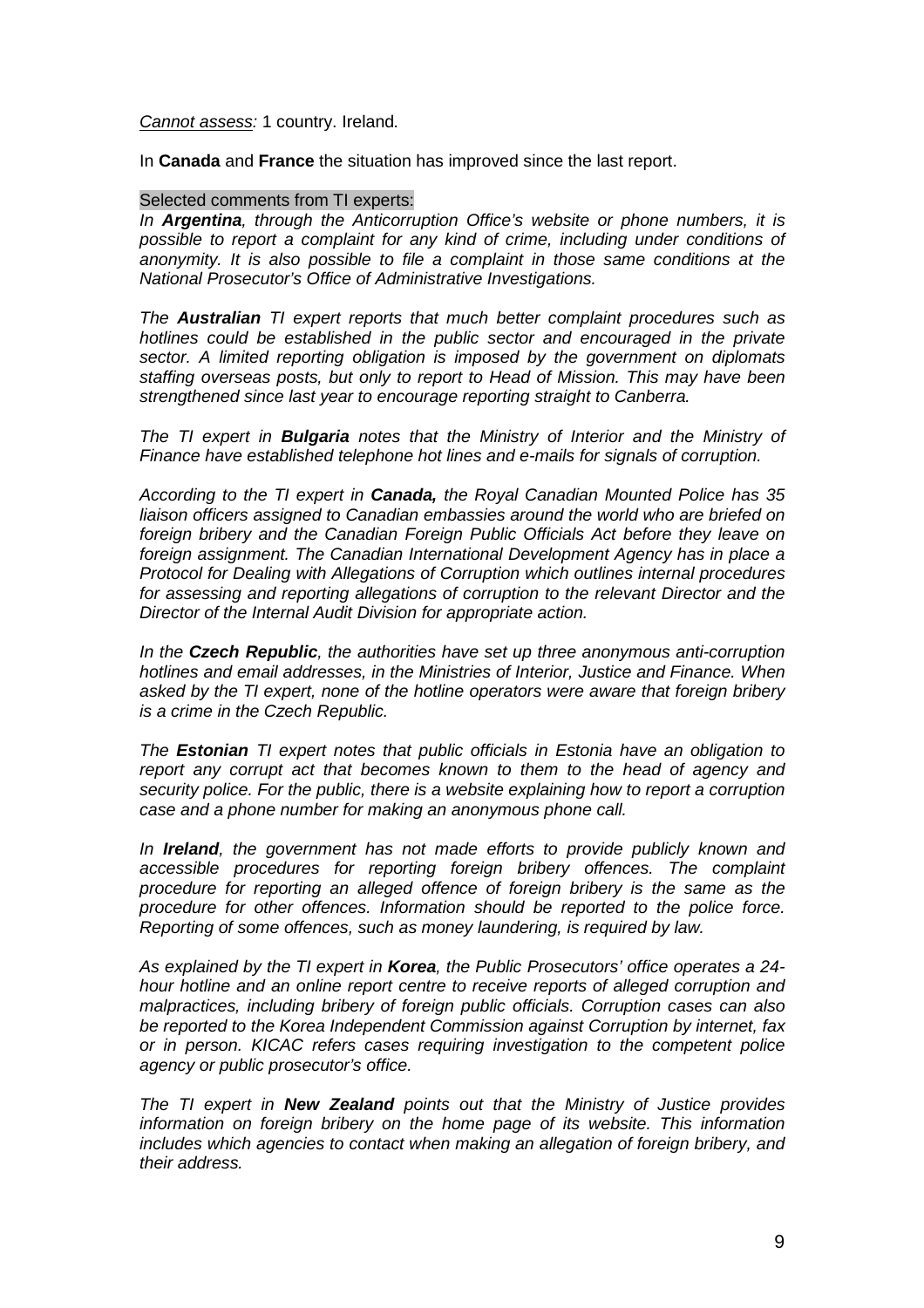So far as the **United Kingdom** expert is aware, there are no government promoted dedicated "hotlines" or websites for the public or companies to report allegations of bribery. Overseas, reports can be made to diplomatic posts.

## **D. Whistleblower Protection**

#### **1. Whistleblower protection in the public sector**

Satisfactory: 14 countries. Austria, Canada, Czech Republic, Estonia, Finland, France, Greece, Hungary, Japan, Korea, New Zealand, Slovak Republic, United Kingdom, United States

Unsatisfactory: 16 countries. Argentina, Australia, Belgium, Bulgaria, Denmark, Germany, Ireland, Italy, Mexico, the Netherlands, Norway, Poland, Portugal, Spain, Switzerland, Turkey

#### **2. Whistleblower protection in the private sector**

Satisfactory: 13 countries. Bulgaria (in practice), Canada, Estonia, Finland, France, Greece, Hungary, Japan, Korea, New Zealand, Slovak Republic, United Kingdom, United States

Unsatisfactory: 17 countries. Argentina, Australia, Austria, Belgium, Czech Republic, Denmark, Germany, Ireland, Italy, Mexico, the Netherlands, Norway, Poland, Portugal, Spain, Switzerland, Turkey

The situation moved from unsatisfactory to satisfactory in **Canada** since the last report, with amendment of the Criminal Code in 2005 and introduction of whistleblower protection legislation.

#### Selected comments from TI experts:

In **Argentina**, the TI expert notes that there is no law on whistleblower protection. In comparison with last year the situation has worsened because the two bills that were under consideration in Congress lost their parliamentary status. Moreover, Argentinian companies do not have good practices regarding whistleblower protection.

The TI expert in **Australia** notes that the recent corporate law amendments do not provide effective corporate whistleblower protection because they do not provide for anonymity.

The **Canadian** TI expert reports that the Criminal Code was amended in 2005 to protect employees of both the public and private sectors from reprisal from their employer when reporting breaches of federal or provincial law (including the Canadian Foreign Public Officials Act) to a law enforcement agency.

In **Denmark** the TI expert comments that with regard to the private sector, there is no legislation and whistleblowers have been sacked.

The **German** TI expert reports that there are plans to introduce a regulation in the German Civil Code (BGB) to protect employees in the private sector who blow the whistle.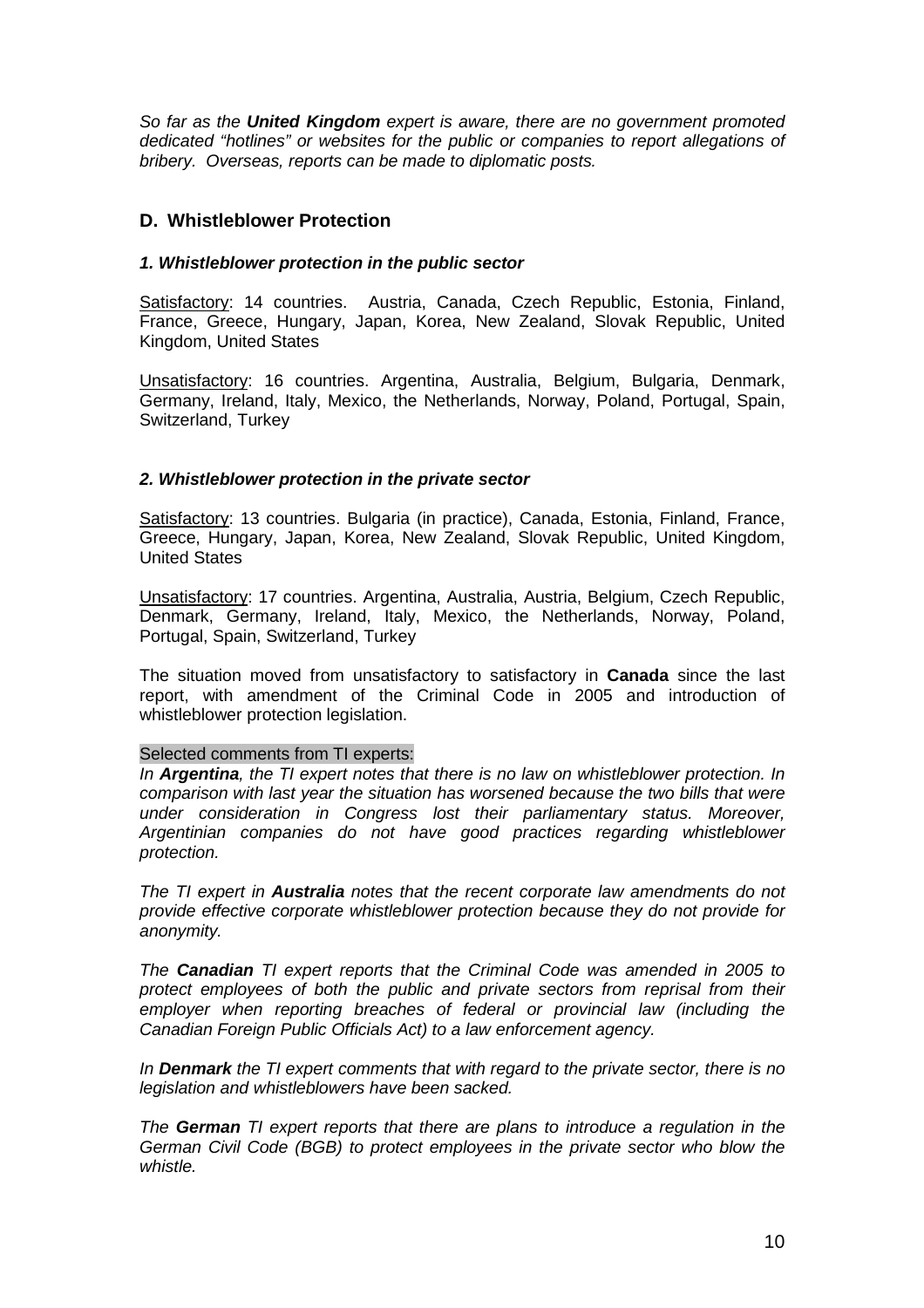According to the **Hungarian** expert there is no specific law on whistleblower protection for employees, but the provisions of labour law apply and provide some protection.

The TI expert in **Korea** notes that any person reporting bribery complaints is protected against retaliation under the Anti-Corruption Act and the Act on the Prosecution of Informers of Specific Crimes. Anyone who discloses information of a whistleblower without his or her consent is subject to criminal punishment pursuant to these acts. In cases where reporting of bribery allegations results in detection of a crime committed by the person reporting, punishment can be mitigated or remitted. In the private sector, according to a 2005 survey, about 80% of 300 big companies surveyed have established or are currently establishing their own whistle blowing and inspection mechanisms to protect whistleblowers from retaliatory actions.

The TI report on **New Zealand** indicates that there is comprehensive private sector and public sector whistleblower protection in its Protected Disclosures Act. Officials are currently examining whether this applies to people in foreign countries alleging breaches of New Zealand's anti foreign bribery provision. It may be that foreigners resident in another country are only protected if employed by a New Zealand organisation.

In **Portugal** public officials have a duty to inform their principal of any criminal offence of which they are aware, unless the principal is involved, in which case they should report to the General Inspectorate, the Attorney General or the judicial authorities. Overall, in the private sector employees are weakly protected from recrimination for reporting on their employers' involvement in corruption or fraud, whether in relation to national or foreign officials.

In **Turkey**, reports the TI expert, under Article 254 of the Criminal Law, the person who receives or gives a bribe or accessory thereof may not be sentenced if he/she reports the bribery before commencement of the legal investigation and returns the bribe, if any bribe was submitted. The Criminal Law also protects the person who had an agreement on payment of the bribe or an accessory thereof if he or she reports such agreement before commencement of the investigation.

The TI expert in the **United States** notes that Sarbanes-Oxley legislation increased the protections for whistleblowers in the private sector. These protections have been invoked in recent high profile cases.

#### **E. Public Awareness**

#### **Government efforts in the last year to create public awareness that foreign bribery has become a crime**

Satisfactory: 17 countries. Australia, Bulgaria, Canada, Estonia, Finland, France, Germany, Greece, Hungary, Italy, Korea, Mexico, the Netherlands, Spain, Switzerland, United Kingdom, United States

Unsatisfactory: 13 countries. Argentina, Austria, Belgium, Czech Republic, Denmark, Ireland, Italy, Japan, New Zealand, Norway, Poland, Portugal, Slovak Republic, **Turkey**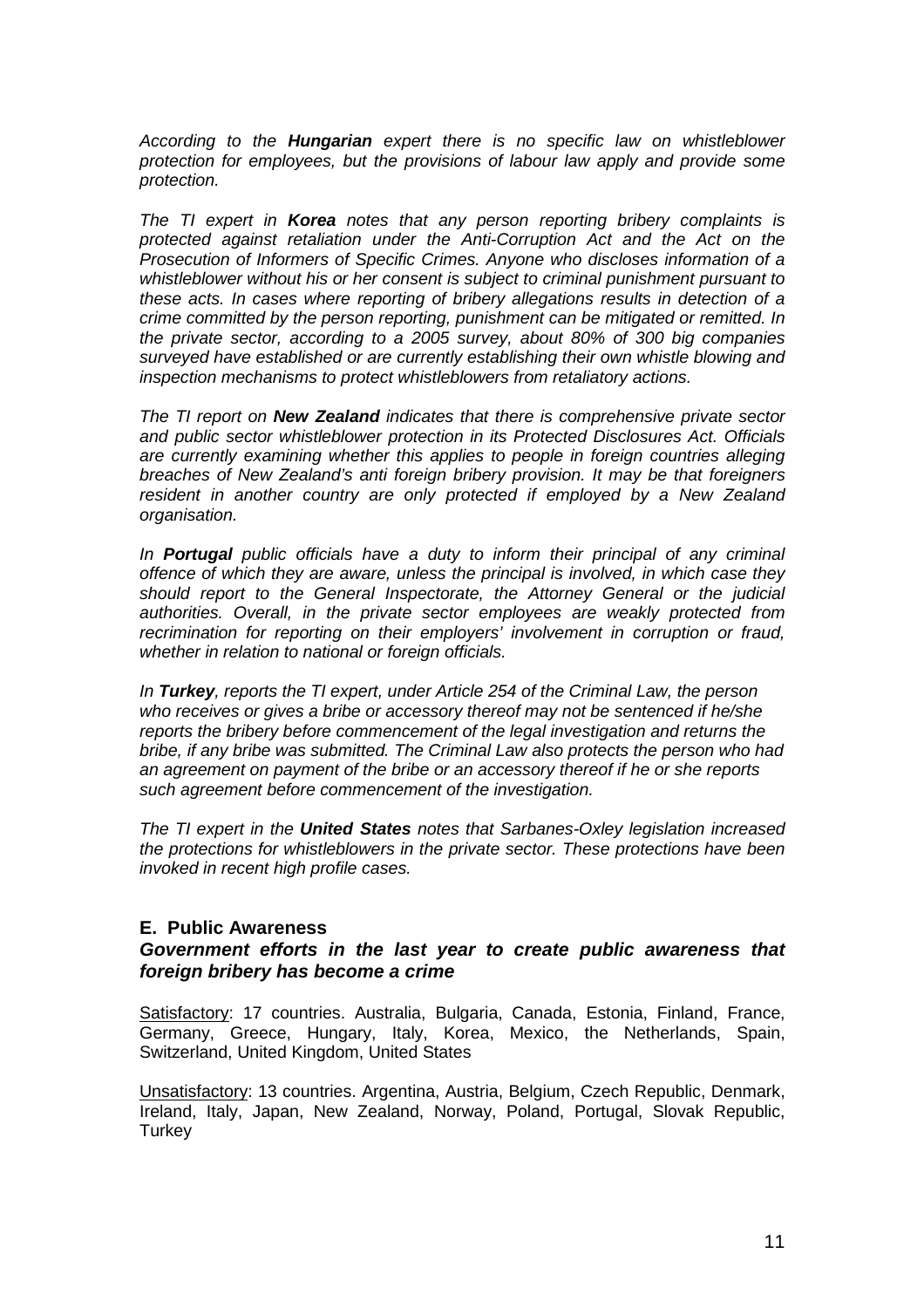In **Germany** the situation has moved from unsatisfactory to satisfactory since the last report.

### Selected comments from TI experts:

The **Australian** TI expert notes that many government agencies are involved in the awareness programs including the overseas aid body AusAID; the foreign affairs department DFAT; the anti money-laundering body AUSTRAC; and the Attorney General's Department. Just recently, the government issued a warning to all major companies to comply with the legislation.

According to the **Bulgarian** TI expert, a special letter was sent from the Minister of Justice to Bulgarian Business Associations and the Association of Certified Accountants in view of stimulating their activities in promoting information and raising awareness about the crime of bribery.

In **Canada**, the TI expert comments that since his previous report, considerable additional efforts have been made by the Canadian government to increase awareness of legislation prohibiting foreign bribery and government officials continue to make presentations on the subject at conferences and meetings around the country.

In the **Czech Republic**, reports the TI expert, no one knows that foreign bribery has become a crime, except for some lawyers and experts.

The TI report on **Ireland** notes that there is little public awareness in relation to the offence of foreign bribery and enforcement thereof. No easily accessible and understandable information is available informing the public that bribing a foreign public official has become a crime.

In **Turkey,** according to the TI expert, there are no specific efforts on the part of the government to increase public awareness that foreign bribery is a crime. On the contrary, there is still widespread belief among some of the officials in and out of country that Turkish companies should use every possible means to be competitive in a global business world.

#### **F. Accounting and Auditing Requirements**

#### **Assessment of accounting and auditing requirements intended to prevent practices for hiding foreign bribery**

Satisfactory: 21 countries. Argentina, Australia, Belgium, Bulgaria, Denmark, Estonia, Finland, France, Greece, Hungary, Ireland, Italy, Korea, the Netherlands, New Zealand, Norway, Slovak Republic, Spain, Switzerland, United Kingdom, United **States** 

Unsatisfactory: 9 countries. Austria, Canada, Czech Republic, Germany, Japan, Mexico, Poland, Portugal, Turkey

#### Selected comments from TI experts:

The **Argentinian** TI expert considers that it would be desirable to strengthen the control capacity of the National Securities Commission and the General Inspectorate of Companies, concerning accounting and audit provisions.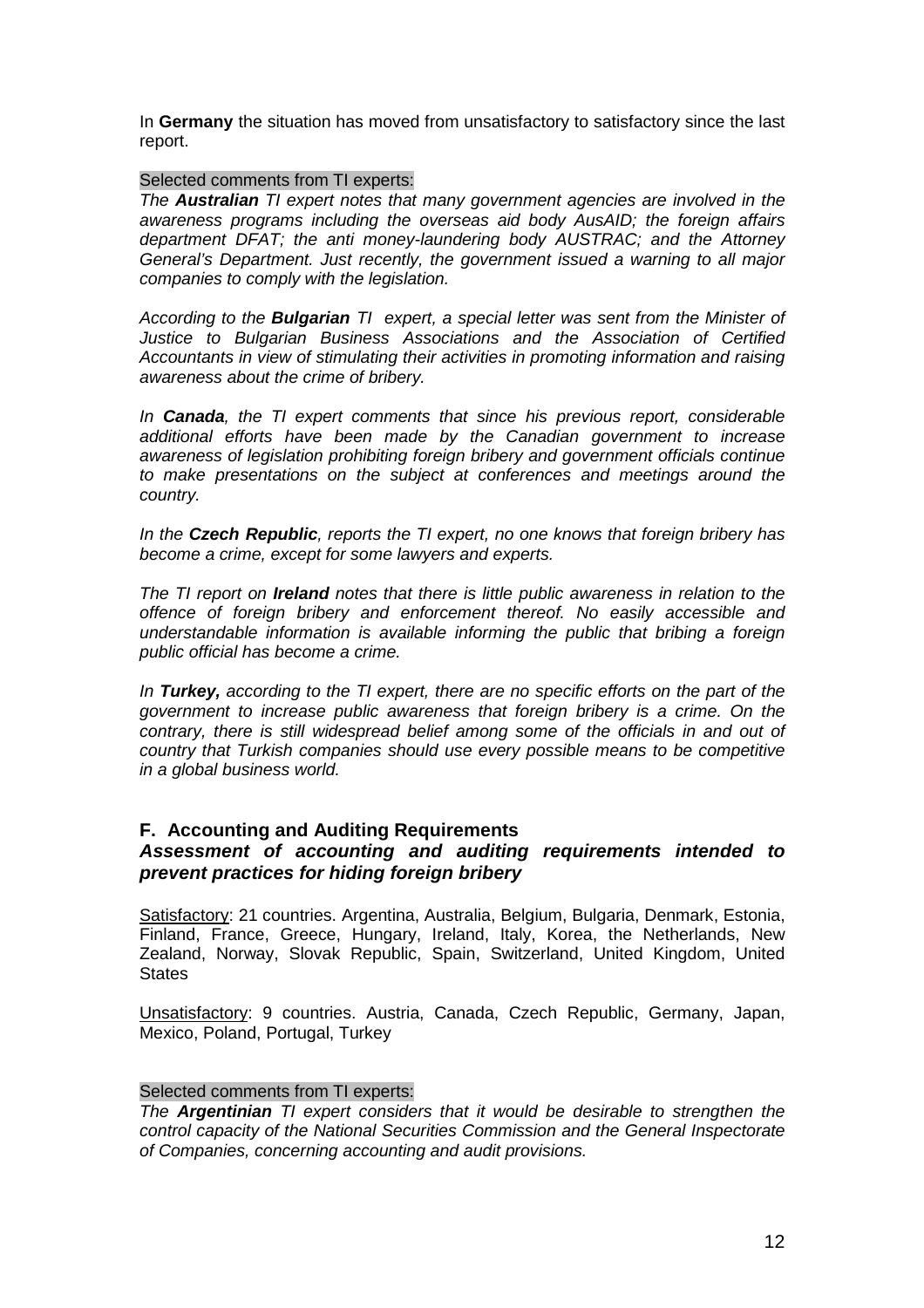The TI expert in **Belgium** notes the lack of encouragement in the law and in the norms of the Institute of the External Auditors, for the external auditors to bring corrupt practices to the attention of prosecutors. There is also no obligation for the auditor to report corrupt practices to the Board of Directors or the General Meeting of Shareholders, although there is an obligation to report any infringement of the Corporations' Code and the By-laws and Articles of incorporation, as well as violations of Anti-Money Laundering legislation.

The **Bulgarian** TI expert reports that the Bulgarian Institute of Certified Public Accountants has issued a clear statement regarding the priority to be accorded to the civic obligation under the Criminal Procedure Code to report suspicions of foreign bribery detected in companies' records to the law enforcement authorities.

According to the **Czech** TI expert, under Czech legislation auditors are obliged to notify suspicion of bribery only to the Board of Directors and Supervisory Board of the audited company, not to the police or other state bodies.

The **Japanese** TI expert comments that according to FY2006 Tax Reforms Basic Policies released in December 2005, the government plans to make legally clear the non-tax deducibility of expenses used for bribes paid for officials, at home and abroad.

The TI expert in **Germany** notes that German auditors are legally obliged to notify legal representative or supervisory board of the audited company of any irregularities and violations of statutory provisions or facts that constitute serious violation of law. However, neither auditors nor statutory bodies have an obligation to report suspicion of corruption to prosecutorial authorities.

The **Mexican** TI expert recommends producing guidelines for prosecutors on how the accounting standards provisions can be effectively used.

The **Portuguese** TI expert notes that although there have been substantial improvements in accounting and auditing requirements, companies can still create slush funds from which non-documented expenses are incurred. These funds can be created off the record through fraudulent accounting practices or they can be legally constituted as "Confidential Expenses".

In **Turkey**, reports the TI expert, since the economy is heavily based on unregistered transactions, payments for foreign bribery are usually generated from unregistered income of the companies or from off-shore holdings.

#### **G. Private Sector Efforts**

## **Assessment of the effectiveness of corporate anti-bribery compliance programmes**

Satisfactory: 11 countries. Bulgaria, Canada (for large companies), Finland, France, Italy, Japan, Korea, the Netherlands, Switzerland, United Kingdom, United States

Unsatisfactory: 16 countries. Argentina, Australia, Austria, Belgium, Czech Republic, Denmark, Estonia, Germany, Mexico, New Zealand, Norway, Poland, Portugal, Slovak Republic, Spain, Turkey

Cannot assess: 3 countries. Greece, Hungary, Ireland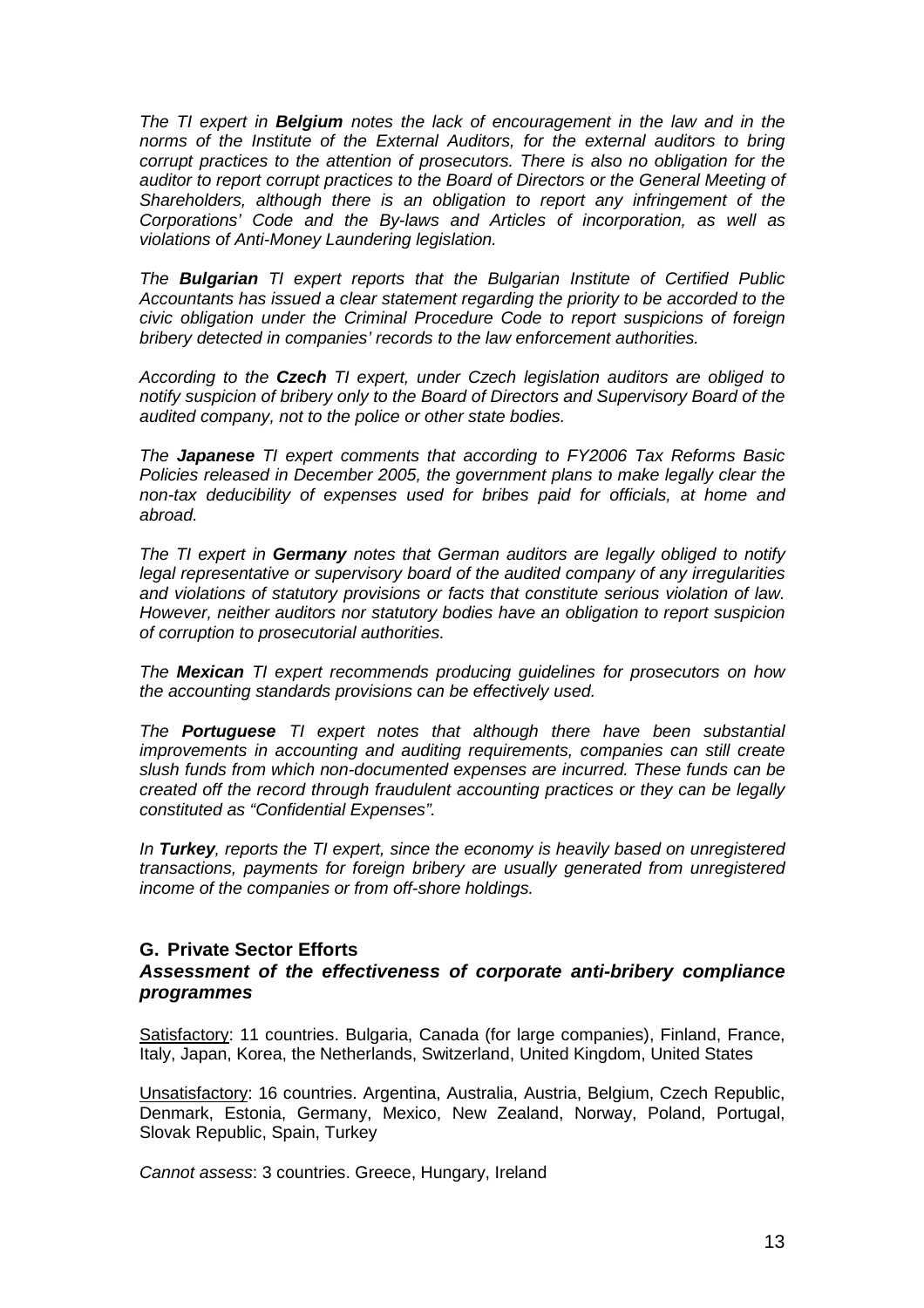#### Selected comments from TI experts:

It is suggested by the **Canadian** TI expert that Federal agencies such as the development agency and export credit agency should adopt a requirement that their customers have in place an appropriate and effective code of conduct and compliance program.

The TI expert from **Denmark** comments that only very few companies are known to have anti-corruption programmes.

In **Hungary** the TI expert notes that a few Hungarian companies have developed ethics codes but these do not address foreign bribery.

The TI expert in **Korea** reports that according to a survey by the Federation of Korean Industries approximately 90% of the 500 major Korean companies surveyed have adopted and are currently operating internal codes of ethics or codes of conduct. A majority of the codes contain comprehensive anti-bribery provisions.

The **Slovakian** TI expert states that Slovak corporations do not generally put emphasis on the application of corporate anti-bribery compliance programmes. Average awareness of the OECD Anti-Bribery Convention is rather insufficient.

According to the **Swiss** TI expert, the implementation of anti-bribery compliance programmes is making slow headway especially in publicly quoted corporations. SMEs generally continue to lag behind due to a perceived lack of resources.

The **Turkish** TI expert states that to his knowledge no anti-bribery compliance programme has been developed or implemented by any business organisation in Turkey.

The TI expert in **Mexico** observes that there is still no evidence of corporate antibribery compliance programmes, except for banks and other financial institutions in connection with money laundering provisions.

#### **H. Statutory and Other Legal Inadequacies**

#### **Significant inadequacies in the legal framework for foreign bribery prosecutions**

TI experts report inadequacies in the following 11 countries: Argentina, Austria, Belgium, Canada, Czech Republic, Germany, Ireland, Poland, Spain, Turkey, United Kingdom

The legal inadequacies reported include:

- Inadequate definition of foreign bribery: Austria, Ireland, Turkey, United Kingdom
- Short statutes of limitation: Czech Republic
- Jurisdictional limitations: Argentina, Austria, Belgium, Canada, Ireland, Spain
- Lack of criminal liability for corporations: Argentina, Czech Republic, Germany, Poland (partially), Spain (partially), United Kingdom (in practice) (Note: Criminal liability of corporations is not an OECD Convention requirement but in TI's view it is important because it provides a stronger deterrent than personal liability.)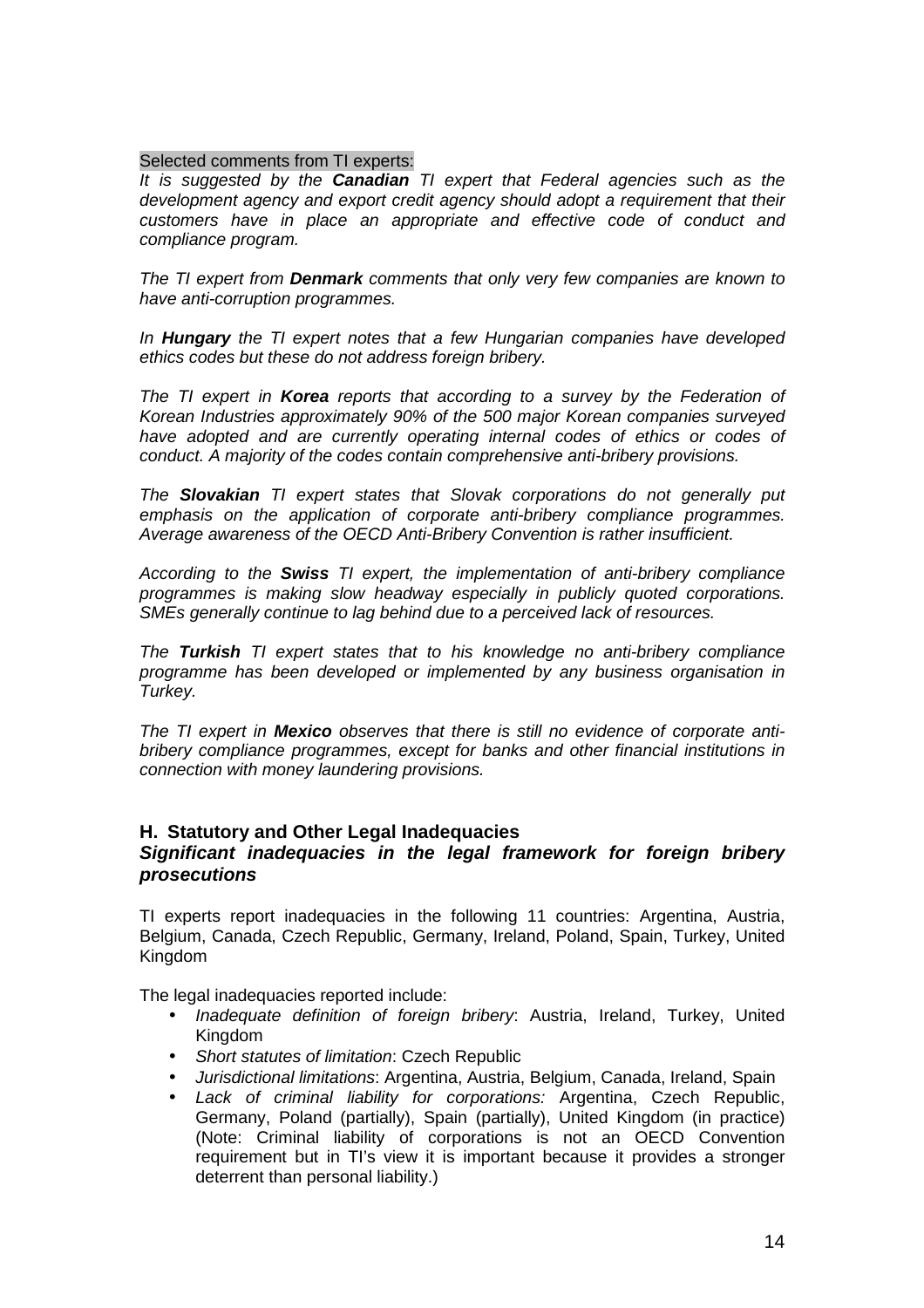• Inadequate sanctions: Austria

#### Selected comments from TI experts:

According to the **Argentinian** TI expert, jurisdictional limitations exist because there is no nationality jurisdiction for foreign bribery

In the view of the **Australian** TI expert, the tax office should immediately investigate the claiming of tax deductions by corporations and their overseas subsidiaries operating in countries where bribe paying to officials is notorious.

The **Austrian** TI expert reports that there are significant inadequacies in the legal framework in Austria in the form of inadequate definition of foreign bribery, jurisdictional limitations, and inadequate sanctions. Moreover, the right of the Minister of Justice to give directives directly to prosecutors is a very powerful legal instrument by which the Minister can stop prosecution of specific cases. Separation of the Minister/political level from prosecution decisions should be required.

The **Czech** TI expert notes that the 5-year statute of limitation begins to run from the time the bribery occurs.

The TI expert in **Canada** points out that there is no nationality jurisdiction for the foreign bribery offence and the **Irish** expert notes some limitations in that regard in the Irish legislation.

The **French** TI expert mentions that there is a short statute of limitations: 3 years from the fraudulent action. This is the rule for all misdemeanors (délits) under French law. Such period may however be extended by a court investigation. The courts have also extended the period in cases where corruption is composed of several consecutive actions.

In the view of the **Hungarian** TI expert, the government should make provision for the suspension of licences and disqualification from holding public office as a measure against foreign bribery.

In **Mexico**, the TI expert reports, the Public Prosecutor cannot bring charges without a formal complaint filed. This limits proactive investigation of corruption.

# **IV. TI RECOMMENDATIONS TO INCREASE ENFORCEMENT**

TI makes the following recommendations to the OECD and to governments of signatory states.

# **A. Continue Strong OECD Monitoring Programme**

The OECD monitoring programme plays an indispensable role in promoting enforcement of the Convention's prohibition on foreign bribery. It is essential that a strong monitoring programme continue beyond 2007, without budget reductions, because there is little or no enforcement in almost 2/3 of the countries covered by our report. The success of the Convention is still far from assured. The momentum for enforcement must continue to build, or the progress made since 1997 will be undermined.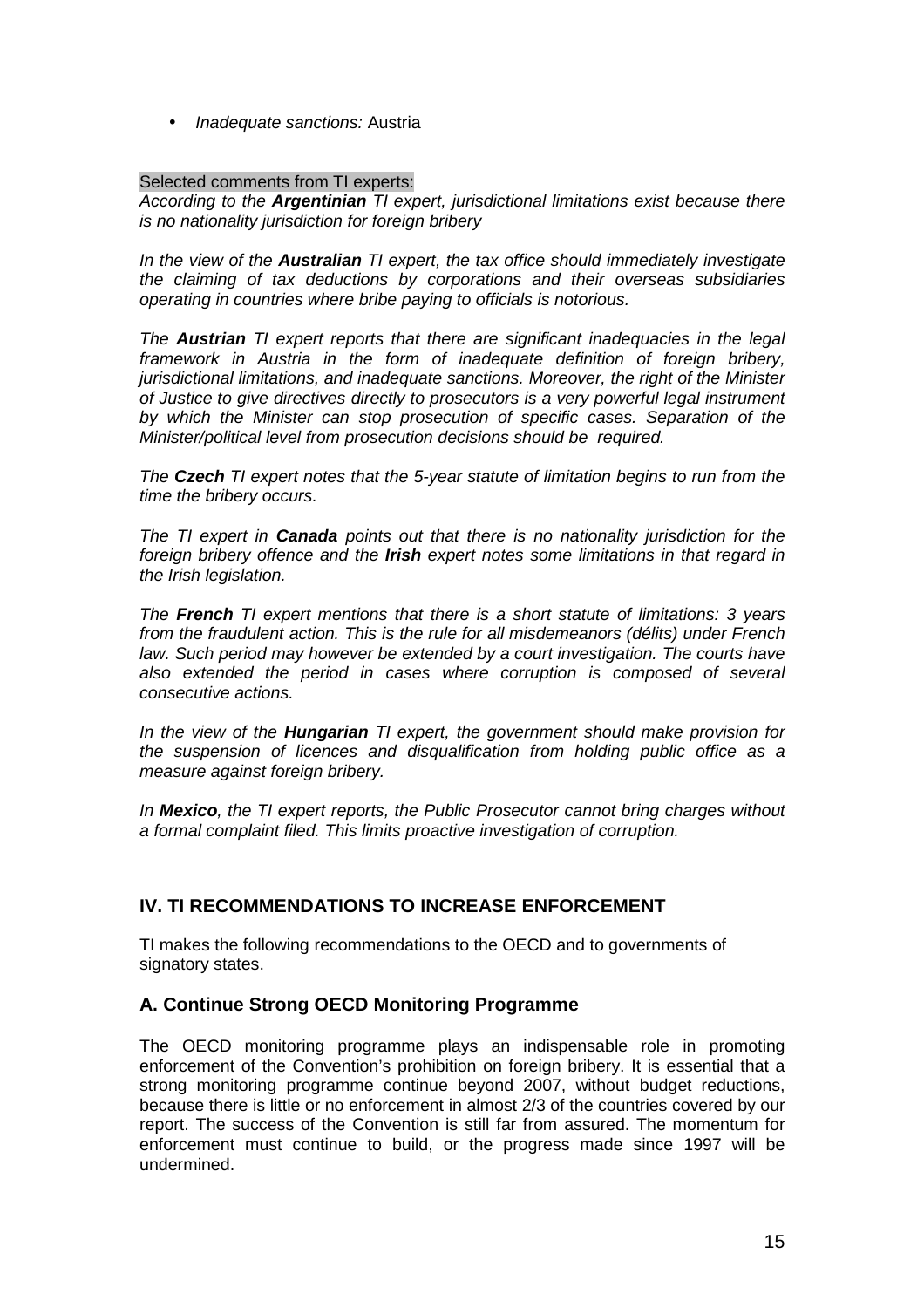Without a strong monitoring programme, there would be no pressure on governments that have taken little or no enforcement action. Governments that have taken action would be pressed to stop by their own companies, who would argue that they should not be prosecuted if their competitors in world markets are not prosecuted. Thus there is serious danger that the Convention would unravel.

TI has the following suggestions for the continuation of the monitoring programme:

- Country Visits. Country visits, while demanding and costly, are the most reliable method for obtaining information on the adequacy of enforcement. During the next phase, country visits should be utilized selectively, giving priority to countries with significant international business where there is little or no enforcement. Longer term, all countries should receive repeat visits because governments and their priorities change. The timing and scope of such visits should vary depending on the adequacy of national enforcement.
- Overcoming Obstacles to Enforcement. The Working Group on Bribery should conduct a comprehensive review of obstacles to enforcement, utilising the extensive information contained in its country reports and the information contained in Section III of this Report. This review would be assisted by holding a meeting with prosecutors from signatory states. Based on such a review recommendations should be developed for actions to overcome obstacles to enforcement. Future monitoring reviews should check on progress made in implementing these recommendations.
- Correcting Deficiencies. The Working Group on Bribery must continue to make sure that governments correct the deficiencies in their enforcement programs identified in prior country reviews.

# **B. Publish Information about Enforcement**

To build momentum for increased enforcement governments should make public announcements whenever a foreign bribery prosecution is brought. Governments should also publish an annual list of foreign bribery prosecutions and investigations underway. Where the names of parties under investigation are deemed to be confidential, the number of investigations underway can be published without disclosing the names of the parties.

The Working Group on Bribery should publish an annual report on foreign bribery prosecutions and investigations in all signatory countries.

# **C. Strengthen Organisation of Government Enforcement**

#### **Countries: Argentina, Australia, Czech Republic, Italy, Japan, the Netherlands, Poland, Portugal, Turkey and the United Kingdom.**

It is very difficult to bring foreign bribery prosecutions because they are expensive, time-consuming, and require specialised staffing. Such staff includes forensic accountants, anti-money laundering experts, and lawyers experienced with mutual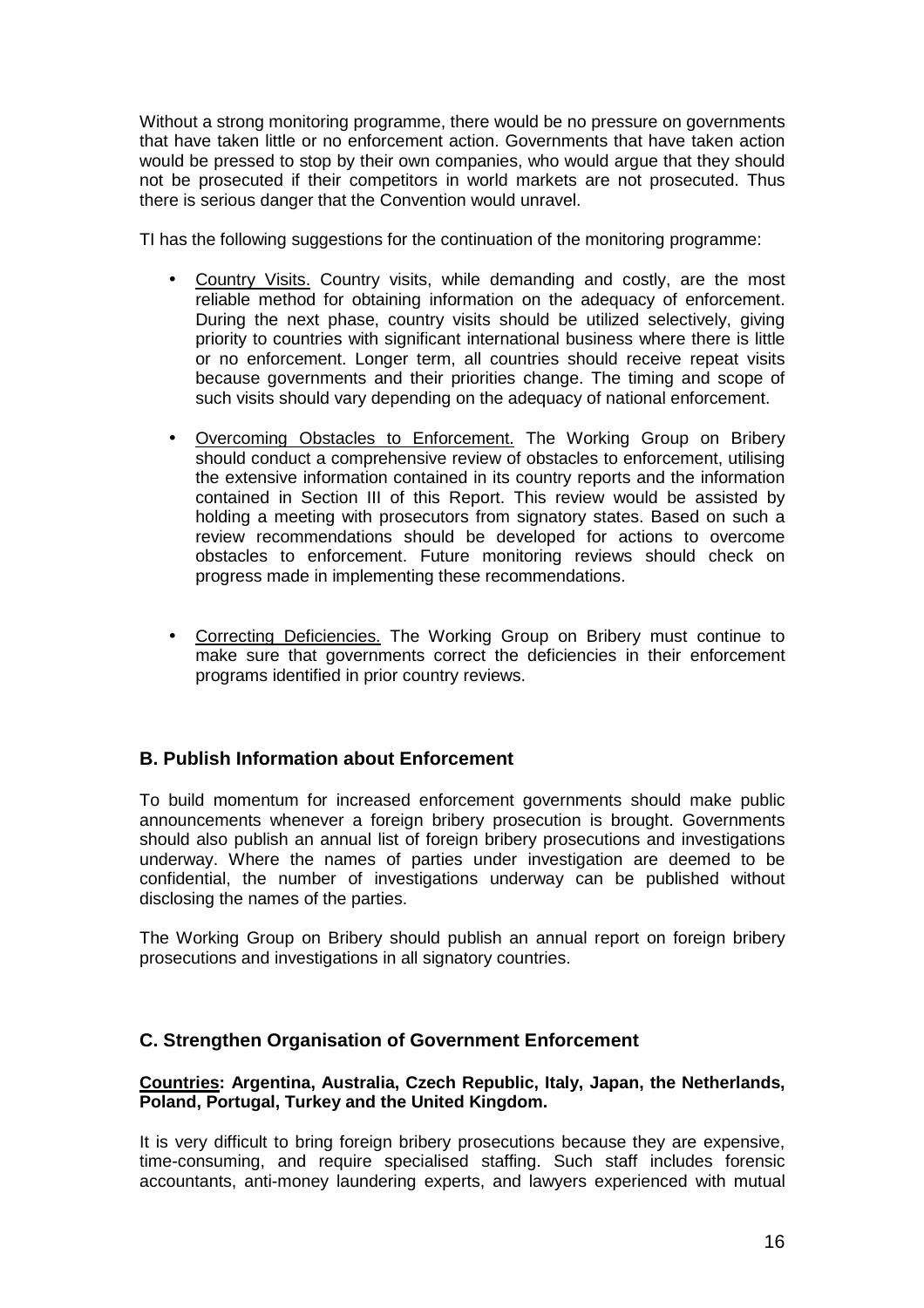legal assistance procedures for obtaining evidence from abroad. Marshalling the needed resources is particularly difficult where responsibility for foreign bribery prosecutions is decentralised. Local prosecutors swamped with large caseloads are understandably reluctant to take on foreign bribery prosecutions.

TI recommends that governments in the countries listed above take the following steps:

- Establish a national office responsible for foreign bribery investigations and prosecutions. Such an office will have a greater interest than local prosecutors in uncovering violations and following-up on allegations. The national office should manage the investigation and prosecution of foreign bribery cases and should be adequately staffed with well-trained specialists.
- If, under the country's legal system, foreign-bribery enforcement cannot be centralised, a national office should be established to perform a coordinating role, including tasks such as organising a pool of experienced lawyers and investigators, conducting training programs, serving as a contact point for whistleblowers, ensuring effective mutual legal assistance, and conducting media monitoring on foreign bribery incidents.

In addition, the following countries should ensure adequate resources and training to enable police and prosecution services to handle complex cross-border cases: Austria, Czech Republic, Germany, Italy, Japan, the Netherlands, Norway, Poland, Portugal, Spain, Turkey and the United Kingdom.

# **D. Increase Awareness that Foreign Bribery is a Crime**

### **Countries: Argentina, Austria, Belgium, Czech Republic, Denmark, Ireland, Japan, New Zealand, Norway, Poland, Portugal, Slovak Republic, Turkey.**

TI recommends that governments in the countries listed above take the following steps:

- Increase public awareness that foreign bribery is a crime through communications programmes, including websites, pamphlets and posters directed at companies engaged in international trade, commercial attachés and other diplomatic representatives stationed abroad, prosecutors, the media, and civil society.
- Senior law enforcement officials should communicate their intention to enforce foreign bribery laws through statements at bar association and industry meetings. This message is particularly important in countries where there has been no foreign bribery enforcement, and serves to ensure that lack of action is not interpreted as tolerance of foreign bribery.
- Justice ministries should make public announcements when foreign bribery investigations or prosecutions are initiated. They should also report at least annually on the number of foreign bribery prosecutions and investigations underway. Reporting the number of investigations would be sufficient where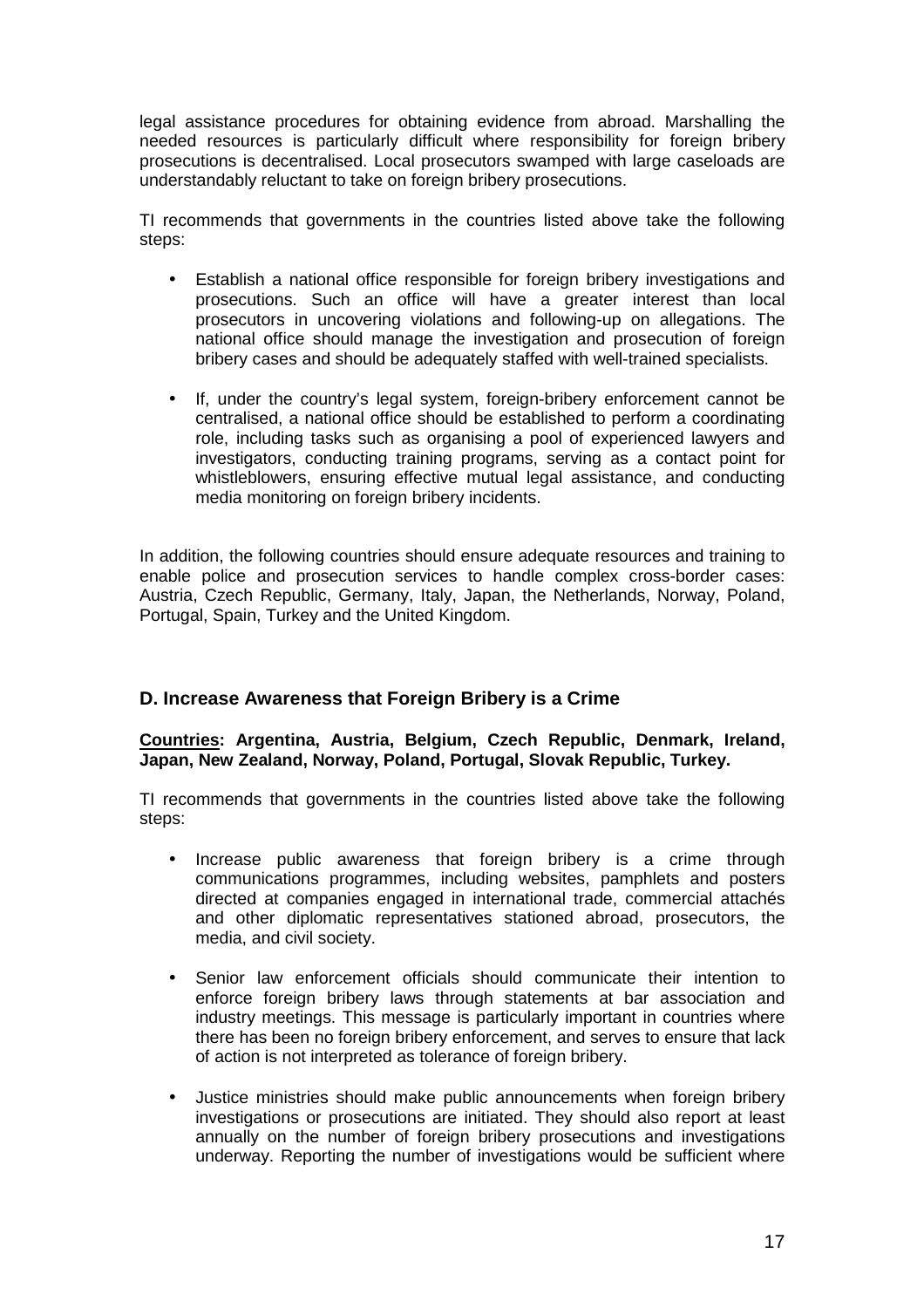government policy precludes disclosing the names of parties under investigation.

# **E. Improve Access to Enforcement Systems and Reporting**

#### **Countries: Australia, Austria, Belgium, Czech Republic, Finland, Germany, Ireland, Japan, the Netherlands, Norway, Poland, Portugal, Spain, Turkey.**

TI recommends that governments take the following steps:

- Establish a readily-accessible reporting system for foreign bribery complaints. Possible elements include websites, hotlines, and ombudsmen. Whatever system is adopted, it should be widely and repeatedly publicised.
- Provide protection for whistleblowers. The importance of whistle blowing and the protection afforded to whistleblowers should be widely publicised.
- Instruct their embassies abroad to notify the relevant domestic prosecutor's office of any plausible media reports concerning corrupt acts by companies based in their countries.
- Require tax departments to report evidence of bribery uncovered in the course of tax audits.

# **F. Promote Corporate Compliance Programmes**

TI regards the adoption of corporate anti-bribery compliance programmes as an essential complement to government enforcement programs. Such programmes help change business attitudes and encourage the private sector to monitor itself, which is vital as law enforcement can only deal with a limited number of cases. Since the OECD Convention entered into force, an increasing number of companies have adopted compliance programmes. The use of corporate compliance programmes, however, varies substantially in different signatory states and has not been widely adopted among small and medium-sized enterprises.

TI recommends the following actions to promote widespread adoption of corporate anti-bribery compliance programmes:

- OECD monitoring reviews should continue to inquire and report on how widely corporate anti-bribery compliance programmes have been adopted in each country.
- The OECD and governments should encourage international financial institutions to make the adoption of corporate anti-bribery compliance programmes a condition for bidding on projects financed by those institutions. The World Bank has introduced a requirement that for large civil works the bidders must certify that they have taken steps to prevent bribery. They should go farther and adopt a general bidder requirement to have a compliance programme.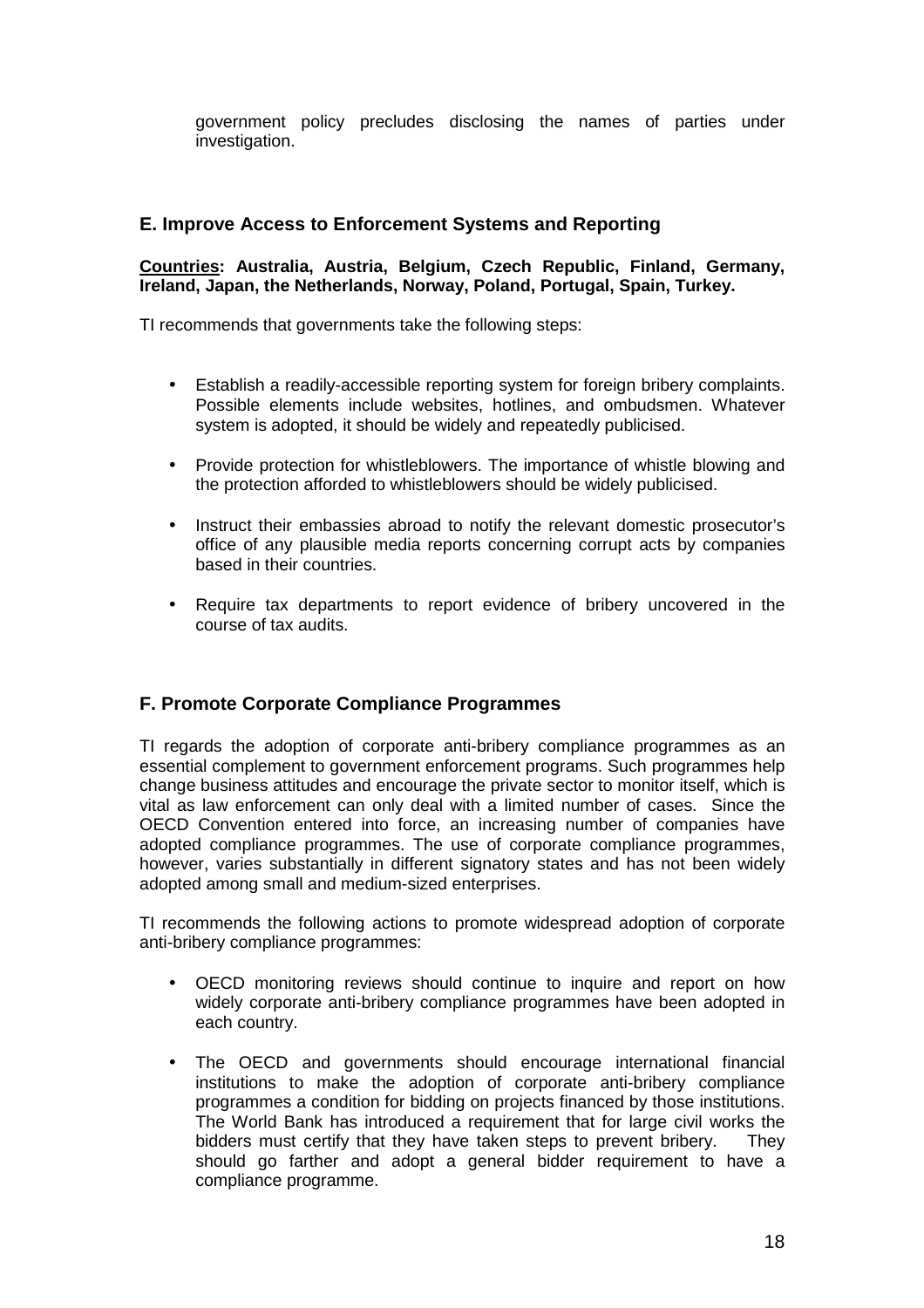• Governments should make the adoption of corporate anti-bribery compliance programmes a condition for export financing and for bidding on programmes funded by its development assistance agencies.

# **G. Improve Statutory Framework to Ensure Effective Enforcement**

#### **Countries: Argentina, Austria, Belgium, Canada, Czech Republic, Germany, Ireland, Poland, Spain, Turkey and the United Kingdom**

In TI's judgment, criminal liability for corporations and nationality jurisdiction are important elements of an effective enforcement system. They make it easier to bring foreign bribery prosecutions and also have deterrent effects. Most OECD Convention signatories have corporate criminal liability and nationality jurisdiction. Under the OECD Convention, governments are not required to provide criminal liability for corporations or nationality jurisdiction under certain conditions. However, given that the aim is effective enforcement of the Convention, we believe that these exceptions are undesirable.

TI recommends that governments take the following steps:

- If they do not provide for corporate criminal liability, they should take prompt action to do so. We recognise that several countries that do not have corporate criminal liability provide for civil penalties for corporate misconduct. Nonetheless, we do not believe that civil penalties have the same deterrent effect as criminal liability.
- If they do not provide for nationality jurisdiction, they should take prompt action to do so.
- Governments should also correct the other legal inadequacies listed in section III-H..

# **H. Raise Accounting and Auditing Requirements**

#### **Countries: Austria, Canada, Czech Republic, Germany, Japan, Mexico, Poland, Portugal, Turkey**

TI recommends the following actions as accurate books and records are needed for anti-bribery enforcement and for corporate compliance programmes:

- OECD monitoring reviews should continue to focus on accounting and auditing requirements, particularly prohibitions on the use of off-the-books accounts, reporting of bribes as sales expenses, and other practices for hiding bribe payments.
- The OECD should encourage international accounting and auditing standardsetting bodies to develop stronger and more consistent standards designed to deter foreign bribery.